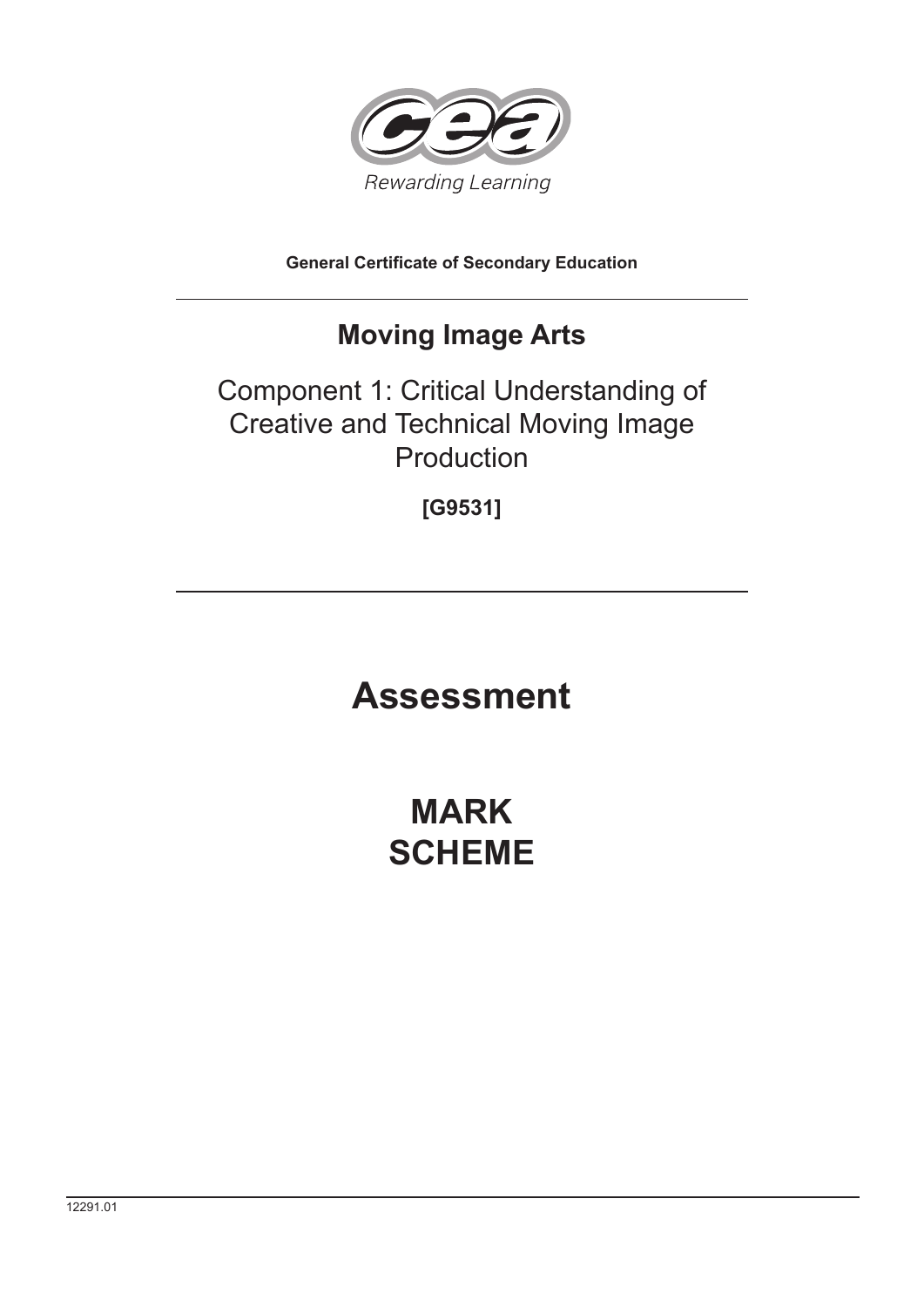## **GCSE Moving Image Arts**

The assessment objectives below provide an indication of the skills and abilities which this GCSE assessment is designed to assess, together with the knowledge and understanding specified in the subject content.

In GCSE Moving Image Arts Component 1: Critical Understanding of Creative and Technical Moving Image Production, students will be assessed on their ability to:

- **AO1** demonstrate knowledge and understanding of film language, genres, practices, techniques and contexts
- **AO2(a)** apply creative and technical knowledge and skill in the pre-production, production and post-production of moving image products
- **AO2(b)** apply knowledge and skill in the planning, organisation and management of resources and processes when creating moving image products; and
- **AO3** analyse and evaluate their own work and the work of others, demonstrating awareness of creative and technical purpose and audience response

Maximum Marks Available: 80

Centres may wish to modify the paper by removing questions/parts of questions to reflect the content which has been taught.

#### **General Marking Instructions**

### *Introduction*

The mark schemes provide teachers with an indication of the nature and range of students' responses likely to be worthy of credit. They also set out the criteria which they should apply in allocating marks to students' responses.

#### *Quality of candidates' responses*

In marking the assessment resource, teachers should be looking for a quality of response reflecting the level of maturity which may reasonably be expected of a 16-year-old which is the age at which the majority of students sit their GCSE examinations.

## *Flexibility in marking*

Mark schemes are not intended to be totally prescriptive. No mark scheme can cover all the responses which students may produce. In the event of unanticipated answers, teachers are expected to use their professional judgement to assess the validity of answers.

#### *Positive marking*

Teachers are encouraged to be positive in their marking, giving appropriate credit for what students know, understand and can do rather than penalising candidates for errors or omissions. Teachers should make use of the whole of the available mark range for any particular question and be prepared to award full marks for a response which is as good as might reasonably be expected of a 16-year-old.

#### *Awarding zero marks*

Marks should only be awarded for valid responses and no marks should be awarded for an answer which is completely incorrect or inappropriate.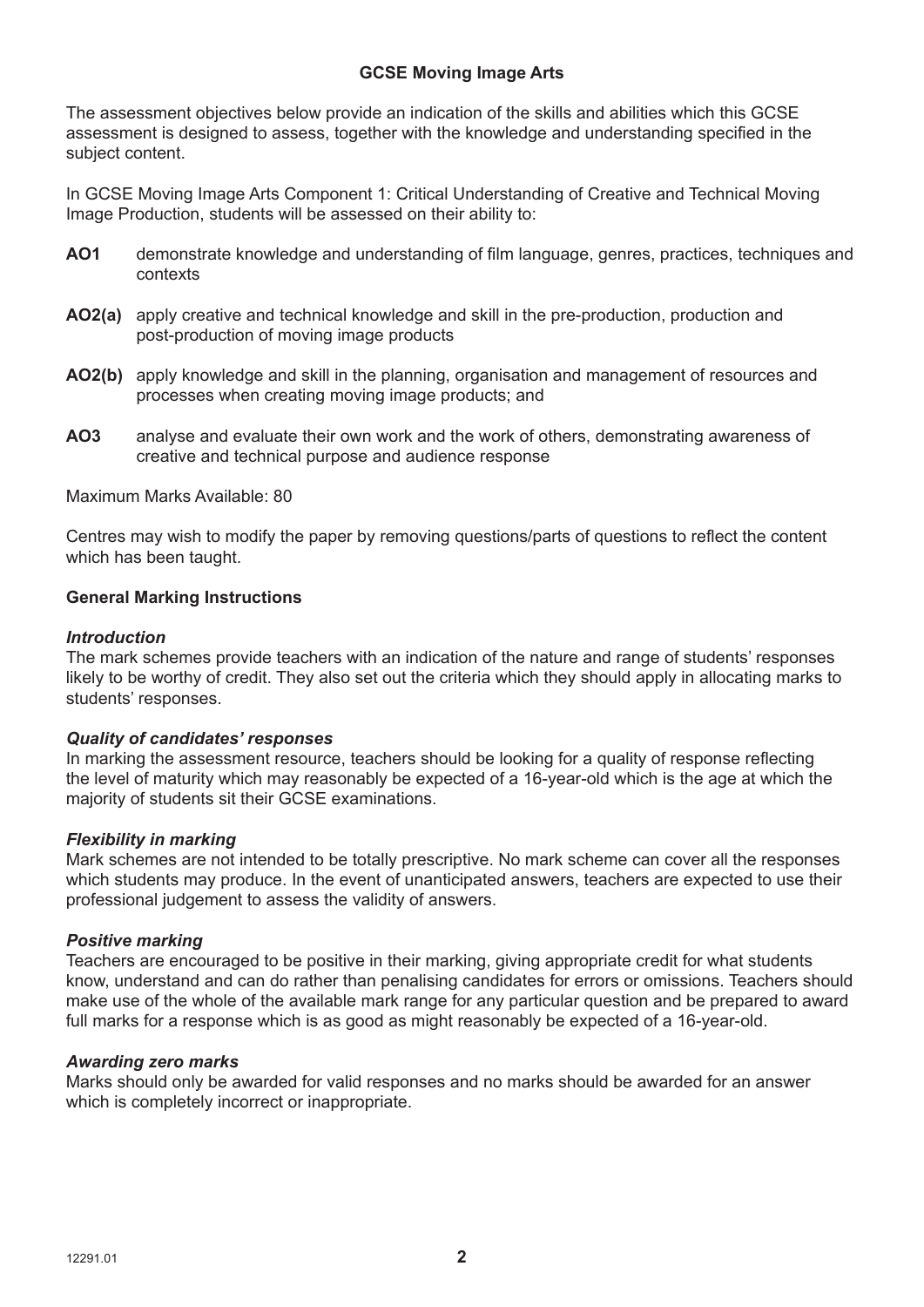## *Levels of response*

Tasks and questions requiring students to respond in extended writing are marked in terms of levels of response. In deciding which level of response to award, teachers should look for the "best fit", bearing in mind that weakness in one area may be compensated for by strength in another. In deciding which mark within a particular level to award to any response, teachers are expected to use their professional judgement.

The following guidance is provided to assist teachers.

- *Threshold performance***:** Response which just merits inclusion in the level and should be awarded a mark at or near the bottom of the range.
- *Intermediate performance***:** Response which clearly merits inclusion in the level and should be awarded a mark at or near the middle of the range.
- *High performance***:** Response which fully satisfies the level description and should be awarded a mark at or near the top of the range.

#### *Quality of written communication*

Quality of written communication is taken into account in assessing students' responses to all tasks and questions that require them to respond in extended written form. These tasks and questions are marked on the basis of levels of response. The description for each level of response includes reference to the quality of written communication.

For conciseness, quality of written communication is distinguished within levels of response as follows:

Level 1: Quality of written communication is limited.

- Level 2: Quality of written communication is adequate.
- Level 3: Quality of written communication is highly competent.

In interpreting these level descriptions, teachers should refer to the more detailed guidance provided below:

**Level 1 (Limited):** Use of appropriate form and style of writing is limited. Presentation, spelling, punctuation and grammar may make intended meaning unclear. There is little use of appropriate terminology.

**Level 2 (Adequate):** Use of appropriate form and style of writing is adequate. Presentation, spelling, punctuation and grammar may make meaning sufficiently clear. There is some use of appropriate terminology.

**Level 3 (Highly competent):** Use of appropriate form and style of writing is fluent and effective. Presentation, spelling, punctuation and grammar are coherent and well organised so that the meaning is clear. There is frequent use of appropriate terminology.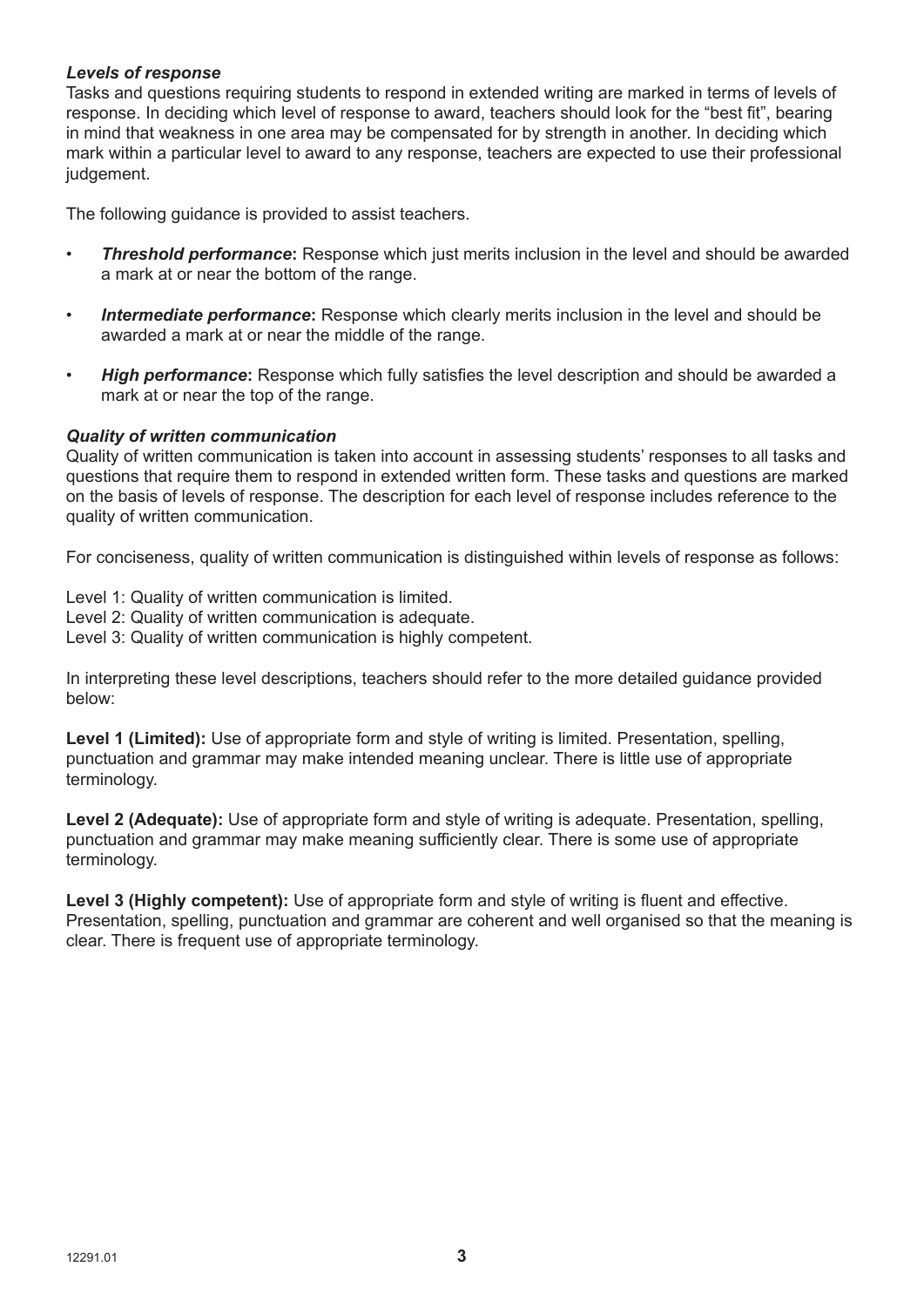| <b>Section A</b> |  |                                                                                                                                                                                                                                                                                                                                                                                                                                                                                           | <b>AVAILABLE</b><br><b>MARKS</b> |   |
|------------------|--|-------------------------------------------------------------------------------------------------------------------------------------------------------------------------------------------------------------------------------------------------------------------------------------------------------------------------------------------------------------------------------------------------------------------------------------------------------------------------------------------|----------------------------------|---|
|                  |  | Film Language, Genre and Representation                                                                                                                                                                                                                                                                                                                                                                                                                                                   |                                  |   |
|                  |  | This section tests AO1 (15 marks) and AO3 (20 marks).                                                                                                                                                                                                                                                                                                                                                                                                                                     |                                  |   |
| 1                |  | Identify the shot type in the screen shot below.<br>[Image 1 - Everest]                                                                                                                                                                                                                                                                                                                                                                                                                   |                                  |   |
|                  |  | Extreme long shot. Establishing shot. Wide shot.                                                                                                                                                                                                                                                                                                                                                                                                                                          |                                  |   |
|                  |  | <b>Accept valid alternatives.</b>                                                                                                                                                                                                                                                                                                                                                                                                                                                         | $[1]$                            | 1 |
| $\mathbf{2}$     |  | Define what is meant by the 180-degree rule.                                                                                                                                                                                                                                                                                                                                                                                                                                              |                                  |   |
|                  |  | The 180-degree rule is a fundamental element of continuity editing. It establishes<br>the relative positions of characters or objects in a scene. Keeping the camera to<br>one side of the axis line between characters maintains their relative positions on<br>the screen and avoids confusing jump cuts. It enables the viewer to follow the<br>action and immerse themselves in the narrative. Breaking the rule would disrupt<br>the illusion of reality and disorient the audience. |                                  |   |
|                  |  | <b>Award marks as follows:</b>                                                                                                                                                                                                                                                                                                                                                                                                                                                            |                                  |   |
|                  |  | [2] to an insightful definition which shows clear understanding.<br>[1] to a basic definition with some validity, showing a basic understanding.                                                                                                                                                                                                                                                                                                                                          |                                  |   |
|                  |  | Accept valid alternatives.                                                                                                                                                                                                                                                                                                                                                                                                                                                                | [2]                              | 2 |
| 3                |  | Study the screen shot below sequence below.<br>[Image 2 - Skyfall]                                                                                                                                                                                                                                                                                                                                                                                                                        |                                  |   |
|                  |  | (a) What type of lighting is used?                                                                                                                                                                                                                                                                                                                                                                                                                                                        |                                  |   |
|                  |  | Silhouette. Backlighting. High contrast.                                                                                                                                                                                                                                                                                                                                                                                                                                                  |                                  |   |
|                  |  | Accept valid alternatives.                                                                                                                                                                                                                                                                                                                                                                                                                                                                | $[1]$                            |   |
|                  |  | (b) What impression of the character is the director trying to create?                                                                                                                                                                                                                                                                                                                                                                                                                    |                                  |   |
|                  |  | The character appears mysterious. He looks dangerous. He is used to<br>violence as he is not panicking after the fire/explosion he is facing towards.<br>He is cool under pressure.                                                                                                                                                                                                                                                                                                       |                                  |   |
|                  |  | Accept valid alternatives.                                                                                                                                                                                                                                                                                                                                                                                                                                                                | $[1]$                            |   |
|                  |  |                                                                                                                                                                                                                                                                                                                                                                                                                                                                                           |                                  |   |
|                  |  |                                                                                                                                                                                                                                                                                                                                                                                                                                                                                           |                                  |   |
|                  |  |                                                                                                                                                                                                                                                                                                                                                                                                                                                                                           |                                  |   |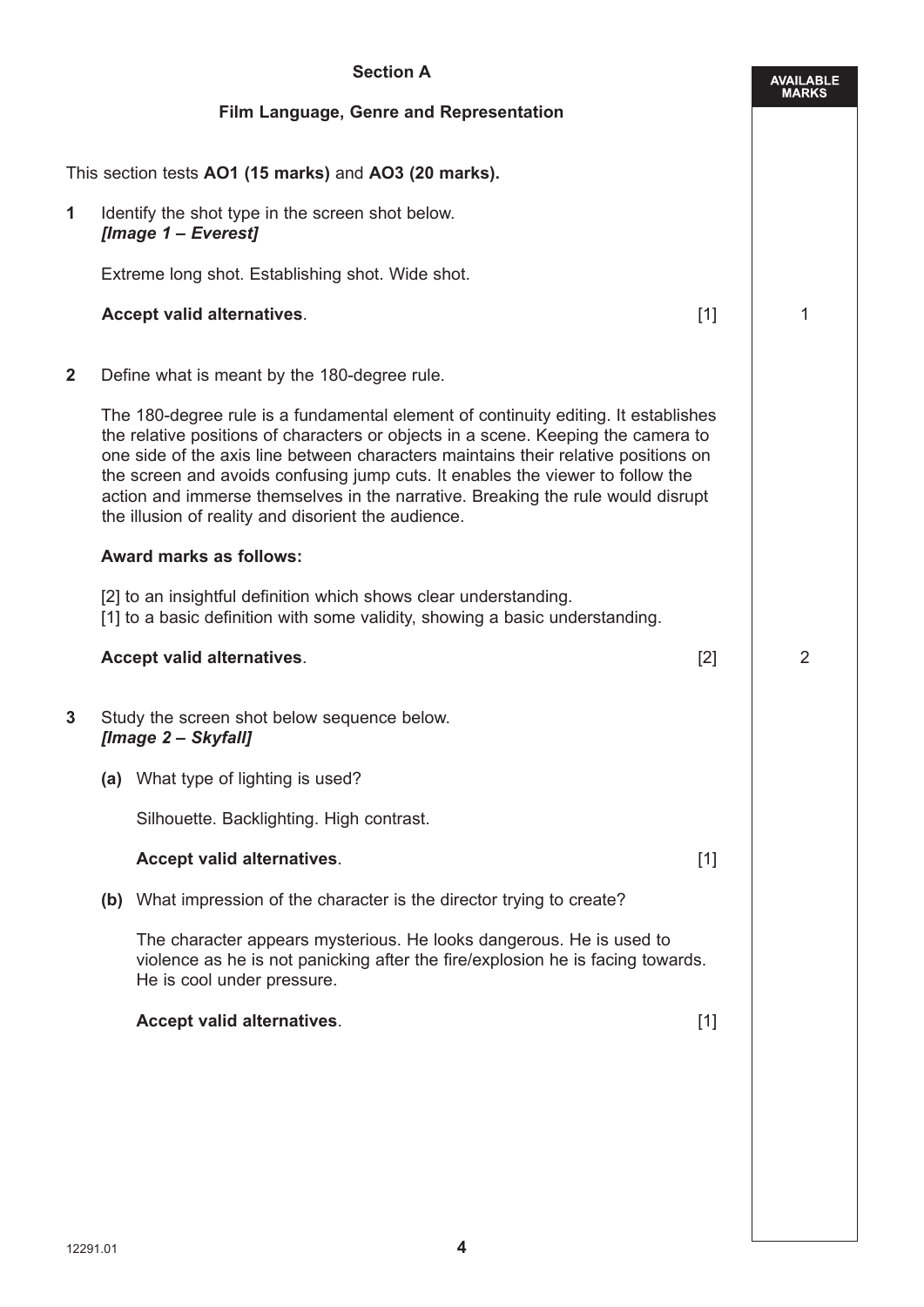|   |     | (c) Describe how the director uses other film language elements to add to<br>this impression.                                                                                                                                                                                                                                                                                          |       | AVAILABLE<br>MARKS |
|---|-----|----------------------------------------------------------------------------------------------------------------------------------------------------------------------------------------------------------------------------------------------------------------------------------------------------------------------------------------------------------------------------------------|-------|--------------------|
|   |     | <b>Award marks as follows:</b>                                                                                                                                                                                                                                                                                                                                                         |       |                    |
|   |     | [2] to an insightful description which clearly articulates how the impression<br>of the characters has been created.                                                                                                                                                                                                                                                                   |       |                    |
|   |     | [1] to a basic description but little insight into how the impression has been<br>created                                                                                                                                                                                                                                                                                              |       |                    |
|   |     | <b>Answers may include:</b>                                                                                                                                                                                                                                                                                                                                                            |       |                    |
|   |     | Mise-en-scène: the man is carrying a gun, which suggests that he is<br>possibly a criminal and he is dangerous. It is night and he is armed and this<br>adds to the impression that he is dangerous. His body language shows he<br>is calm and not panicking, suggesting abnormal situations are not new to<br>him. He seems to be watching the fire, perhaps suggesting he caused it. |       |                    |
|   |     | Camera: the medium long shot allows us to see his gun in frame, showing<br>he is armed and dangerous. The size and intensity of the fire is also<br>emphasised in the background with this shot type, as he calmly watches,<br>suggesting he is used to violence.                                                                                                                      |       |                    |
|   |     | Accept valid alternatives.                                                                                                                                                                                                                                                                                                                                                             | $[2]$ | 4                  |
| 4 |     | Spend no more than 2 minutes studying the film sequence.<br>[Raging Bull sequence - Genre and Editing]                                                                                                                                                                                                                                                                                 |       |                    |
|   |     | (a) Identify the genre referenced in this sequence.                                                                                                                                                                                                                                                                                                                                    |       |                    |
|   |     | Thriller. Drama. Biography. Action.                                                                                                                                                                                                                                                                                                                                                    |       |                    |
|   |     | <b>Accept valid alternatives.</b>                                                                                                                                                                                                                                                                                                                                                      | $[1]$ |                    |
|   | (b) | Identify two specific editing techniques used in this sequence.                                                                                                                                                                                                                                                                                                                        |       |                    |
|   |     | Award [1] per valid editing technique identified.                                                                                                                                                                                                                                                                                                                                      |       |                    |
|   |     | <b>Answers may include:</b>                                                                                                                                                                                                                                                                                                                                                            |       |                    |
|   |     | Slow motion.<br>$\bullet$<br>Fast motion.<br>Rapid cutting.<br>$\bullet$<br>Cutting on action.<br>$\bullet$<br>Cut away.<br>$\bullet$                                                                                                                                                                                                                                                  |       |                    |
|   |     | Accept valid alternatives.                                                                                                                                                                                                                                                                                                                                                             | $[2]$ |                    |
|   | (c) | Explain how editing is used to depict the furiousness of the fight.                                                                                                                                                                                                                                                                                                                    |       |                    |
|   |     | <b>Award marks as follows:</b>                                                                                                                                                                                                                                                                                                                                                         |       |                    |
|   |     | [4] to a well-articulated explanation showing clear understanding of how<br>editing is used to create the furiousness of the fight.                                                                                                                                                                                                                                                    |       |                    |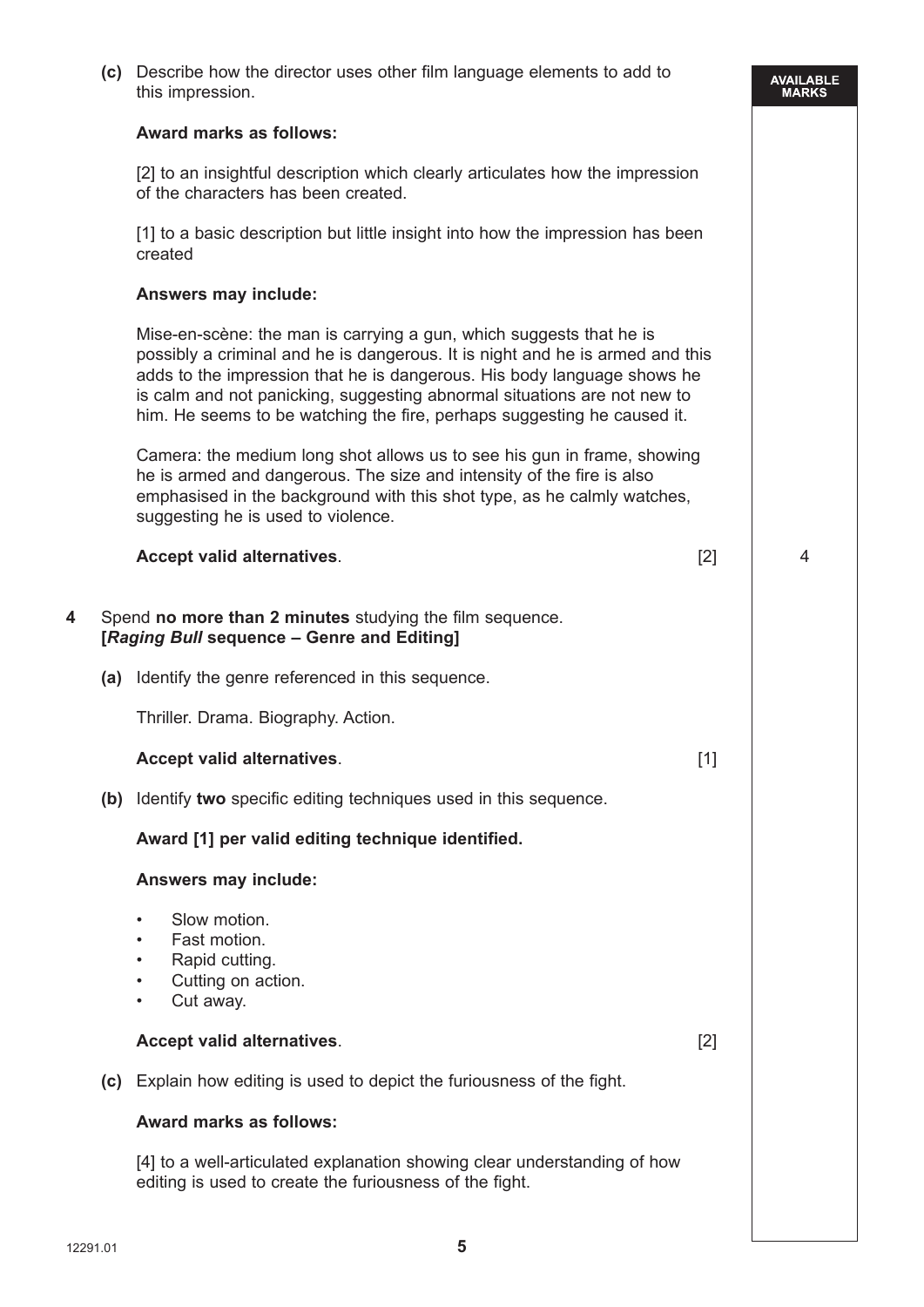[2] to a basic explanation with some validity but little insight into how editing is used to create the furiousness of the fight.

[1] to the identification of valid editing techniques but with little or no explanation of how they are used to create mood.

#### **Answers may include:**

Examples of the possible editing techniques described in a [1] answer:

- The editing is fast.
- Slow motion is used.

Examples of possible explanations given in a [2] answer:

- Slow motion is used before moving to rapid cutting to show the fight.
- The fast editing makes the fight exciting.

Examples of possible explanations given in a [3] answer:

- Slow motion is used to stretch out time and make the audience anticipate the fight that is about to happen. Lots of time is given so the viewer can see the animosity between the fighters.
- The rapid editing depicts the furious volley of punches that the boxer unleashes. The viewer experiences many of these punches from a firsthand perspective. This draws the viewer right into the fight.

Examples of possible explanations given in a [4] answer:

- A slow pace of editing is used to depict a lull in the fight. This transforms into slow motion. This makes the viewer question why it is taking so long for the fight to resume. This distorts time and reality. It is the calm before the furious storm of punches.
- The rapid editing unleashes the furious volley of punches directly on the viewer. Many of the punches are viewed from a first-person perspective. The shots from the protagonist's point of view are faster than real time. This shows how disoriented he is. The shots from the antagonist's point of view are slowed down to show how in control of the situation he is.

#### **Accept valid alternatives.** The same state of the set of the set of the set of the set of the set of the set of the set of the set of the set of the set of the set of the set of the set of the set of the set of the set of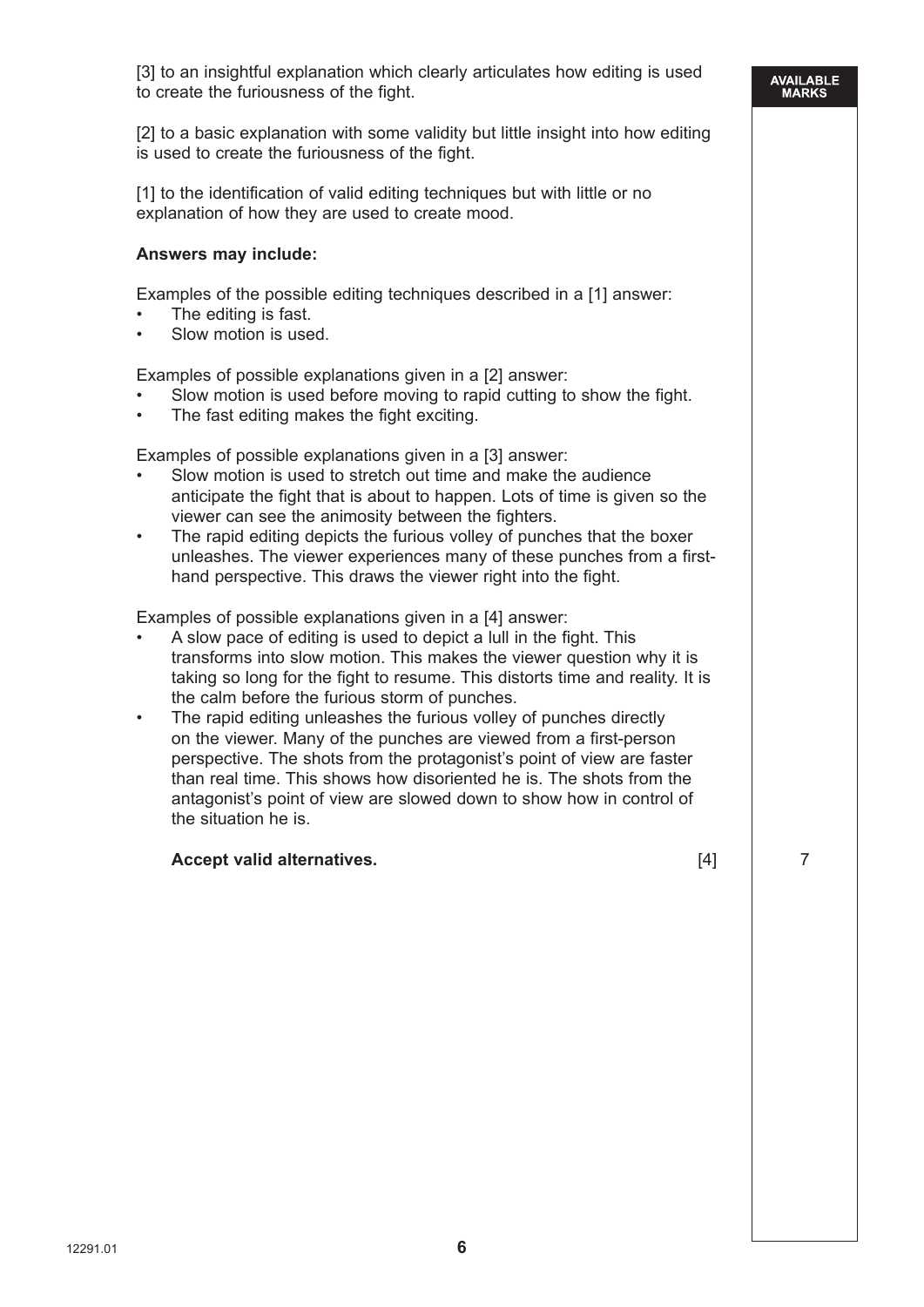**(a)** What impression do you think the director is trying to create of this man?

#### **Award marks as follows:**

[2] to a well-articulated response showing clear understanding. [1] to a valid but limited response showing some understanding.

#### **Answers may include:**

The director is hinting that this is a typical action hero  $-$  a strong leading man. He is protecting a woman and children. He has a determined look on his face: he is facing danger but is not scared.

#### **Accept valid alternatives.** [2]

**(b)** Choose **two** elements of the man's appearance or surroundings and explain what they can tell the audience about his character.

#### **Award marks as follows.**

[2] to a well-articulated explanation showing clear understanding of each element.

 [1] to a valid but limited explanation showing some understanding of each element.

#### **Answers may include:**

- He is presented as a typical leading man, centred in the frame.
- He is protecting more vulnerable characters, shielding them from the approaching danger.
- His costume suggests he is more of an outdoor type, and hence more able to cope with danger than a typical city-dweller.
- The other characters look scared, while he looks calm, determined and ready to act as necessary.
- There is a bond between him and the woman, as she has her hand on his arm, suggesting he is someone she can depend on.

#### **Up to [2] are awarded for each element identified and explained. Accept valid alternatives.**

#### **Accept valid alternatives.** [4]

**(c)** How are male protagonists often represented in action movies?

#### **Award marks as follows:**

[2] to a well-articulated description showing clear understanding of the representation of male protagonists in action movies. [1] to a valid but limited description showing some understanding of how male protagonists are represented in action movies.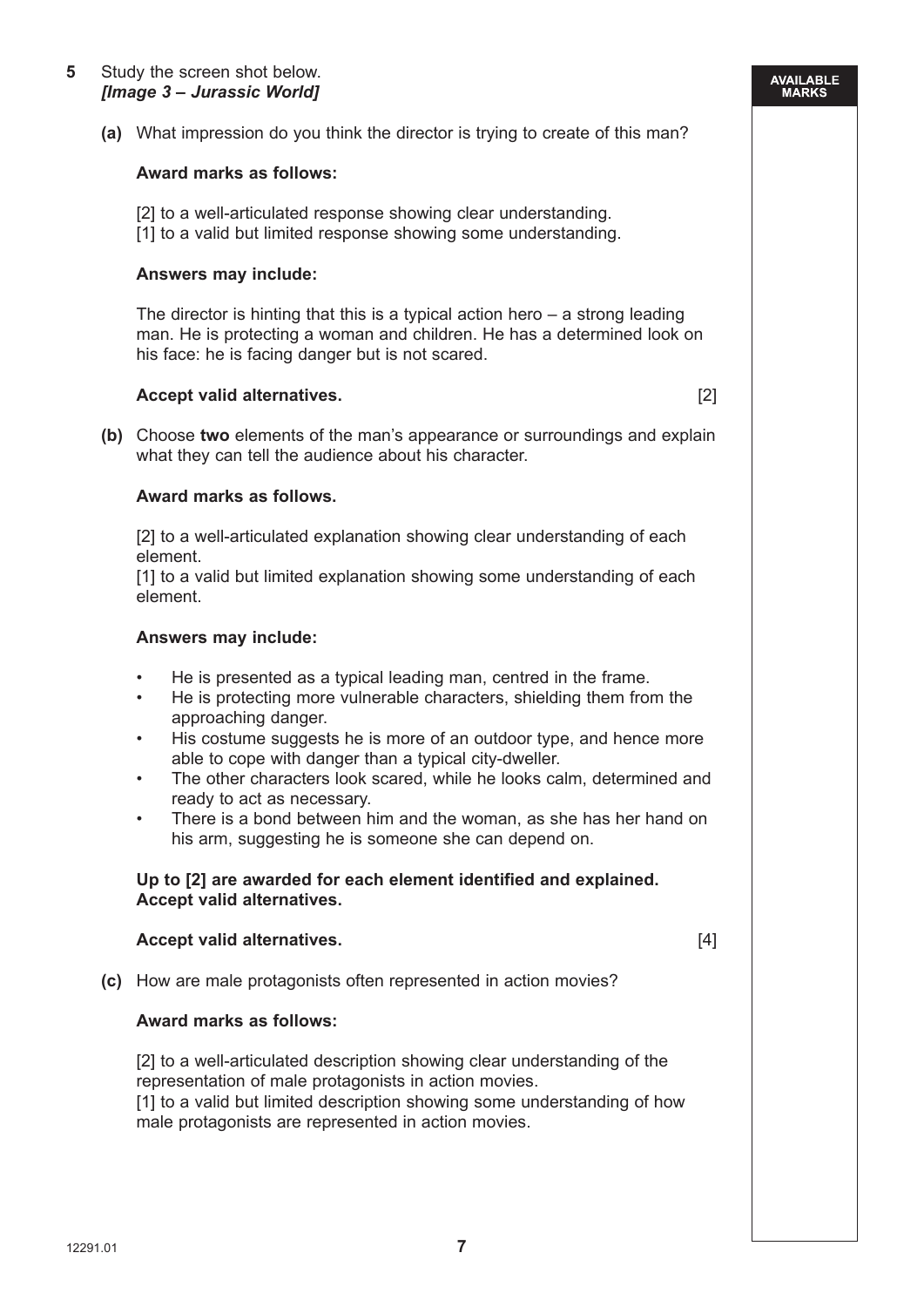## **Answers may include:**

 Positive representations paint them as confident, strong, in control, powerful, skilled, determined, admirable heroes. They are often protective of weaker characters. They are often capable of cracking humorous one-liners and are quick-witted. They are often muscular and handsome. They may be independent of authority, willing to break the rules to get things done.

Negative representations show them as arrogant, violent or sexist.

## **Accept valid alternatives.** [2] 8

AVAILABLE<br>MARKS

**6** Spend **no more than 3 minutes** studying the film sequence below.

## **[***Dark Shadows* **sequence – Genre, Mise-en-scène and Sound]**

**(a)** Identify the genre referenced in this sequence.

Horror, Period Drama or Comedy.

## **Accept valid alternatives.** The set of the set of the set of the set of the set of the set of the set of the set of the set of the set of the set of the set of the set of the set of the set of the set of the set of the se

**(b)** List **two** distinct elements of mise-en-scène used in this sequence.

## **Award marks as follows:**

[1] for each valid mise-en-scène element listed.

 A monochromatic vampire character, a bright and bustling fishing town, a dilapidated mansion, an old-fashioned TV or a grumpy teenager.

## **Accept valid alternatives**. [2]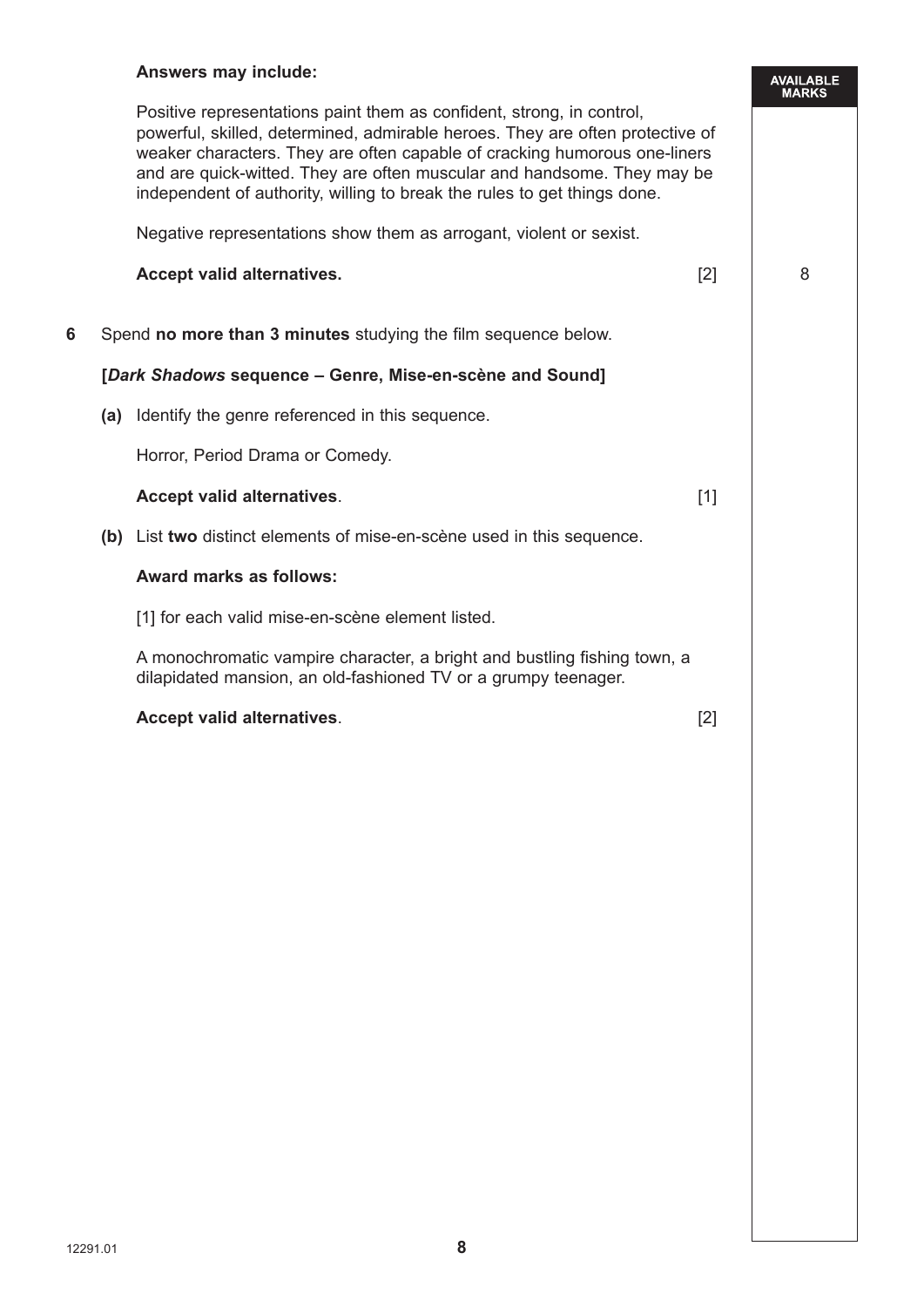**(c)** Analyse how the director uses mise-en-scène **and** sound to show how out of place the main character is.

AVAILABLE<br>MARKS

You will be assessed on your quality of written communication in this question.

## **Award marks as follows:**

| Level 3<br>[7]–[10] | An insightful and convincing analysis which clearly<br>articulates how both mise-en-scène and sound are used to<br>depict the character's quirkiness:<br>Student identifies and comments on most key points,<br>showing an informed and accurate understanding of<br>how mise-en-scène and sound are used.<br>Student confidently draws on knowledge of a range of<br>$\bullet$<br>film language elements and genre conventions.<br>Answer presents a fluent and effective use of<br>٠<br>appropriate forms and style of writing.<br>Presentation, spelling, punctuation and grammar are<br>coherent and highly organised so that the meaning is<br>clear.<br>There is frequent use of appropriate terminology. |
|---------------------|-----------------------------------------------------------------------------------------------------------------------------------------------------------------------------------------------------------------------------------------------------------------------------------------------------------------------------------------------------------------------------------------------------------------------------------------------------------------------------------------------------------------------------------------------------------------------------------------------------------------------------------------------------------------------------------------------------------------|
| Level <sub>2</sub>  | A legitimate response with some appropriate analysis                                                                                                                                                                                                                                                                                                                                                                                                                                                                                                                                                                                                                                                            |
|                     | of how mise-en-scène and sound are used to depict his                                                                                                                                                                                                                                                                                                                                                                                                                                                                                                                                                                                                                                                           |
| $[4]-[6]$           | quirkiness:<br>Student identifies and comments on some key points.<br>Student makes references to some relevant film<br>$\bullet$<br>language elements and genre conventions.<br>Answer presents an adequate use of appropriate forms<br>$\bullet$<br>and style of writing.<br>Presentation, spelling, punctuation and grammar make<br>$\bullet$<br>meaning sufficiently clear.<br>There is some use of appropriate terminology.                                                                                                                                                                                                                                                                                |
| Level 1             | A general response that has some basic validity but has<br>little insight into how the character's quirkiness has been                                                                                                                                                                                                                                                                                                                                                                                                                                                                                                                                                                                          |
| $[1]-[3]$           | created:<br>Student may focus on a few obvious points (or parts of<br>points).<br>Answer presents limited use of appropriate forms and<br>$\bullet$<br>style of writing.<br>Presentation, spelling, punctuation and grammar may<br>$\bullet$<br>make intended meaning unclear.<br>There is little use of appropriate terminology.<br>$\bullet$                                                                                                                                                                                                                                                                                                                                                                  |

## **Answers may include:**

#### **Use of mise-en-scène:**

- The sequence starts with a vampire brushing his fangs. We know he is a vampire because he has no reflection. There is something not quite right about this though. Conventional genre tropes have taught us that vampires are evil, blood-sucking creatures. This one appears more mellow.
- The vampire is stereotypically monochromatic, with pointy fangs and long fingernails, but instead of being menacing he appears melancholic. He doesn't seem to want to be there.
- The setting of the colourful, bustling fishing port on a bright sunny day is in stark contrast to the main character's appearance. He just doesn't fit, either visually or emotionally. He is a character out of place and time. This seems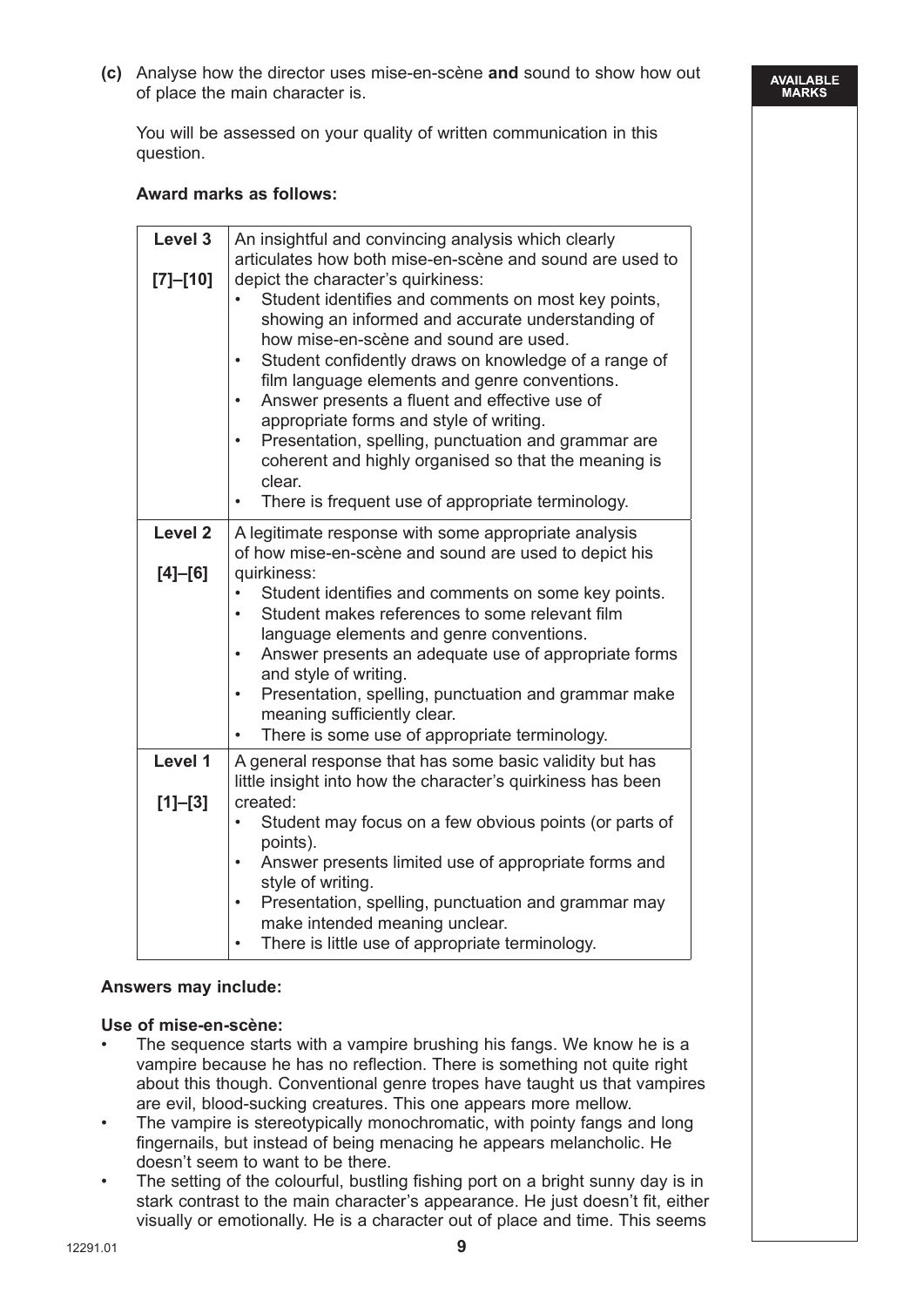to be vexing him.

- Even in his mansion, lurking in a dark cabinet he doesn't appear frightful. The little old maid, just like the rest of the town haven't even noticed him.
- His run-down mansion is undergoing some renovations to bring it up to date, but he has not moved with the times and appears to be stuck in the past.
- The main character is most perturbed by a television set. His performance is overly dramatic. This brings humour to the sequence. His misunderstanding of modern entertainment illustrates just how out of time and place he is.
- The disgusted eye roll of the teenager lounging on the couch fully conveys just how irrelevant he has become.

#### **Use of sound:**

- The sequence is dominated by a cheery soundtrack that is contrapuntal to the imagery of a vampire in an old run-down mansion. This immediately makes the audience question the seriousness of the sequence. In contrast to the emotion of the music the main character does not appear to fit. The music is cheery and uplifting while he appears to be dark and sombre.
- During the sequence the audience are led to believe that the music is a non-diegetic soundtrack accompanying the main character's journey through a world strange to him. This adds a sense of humour to the actions depicted onscreen. The typical horror tropes are being made humorous by the bright and cheery music.
- When the main character enters the TV room the sound changes to a more muffled version of the same track. As we get closer to the TV we realise that the sound is coming from its old speakers. The singer on the screen is in perfect sync with the track. The sound has now become diegetic.
- It is at this point that we finally get to hear the main character speak. It is clear from his dialogue that he has not encountered a television before. His words are old fashioned and out of step with the time he has found himself in. This creates humour where we would expect horror.
- The entire sequence has been the setup for a joke that uses non-diegetic and diegetic sound to play with the character's confusion of the situation he has found himself in. As the character utters "reveal yourself tiny songstress" it becomes clear that this is not a horror film and the main character is not at all scary.

## **Accept valid alternatives.** The contract of the contract of the contract of the contract of the contract of the contract of the contract of the contract of the contract of the contract of the contract of the contract of t

| <b>Section A Total</b> |  |
|------------------------|--|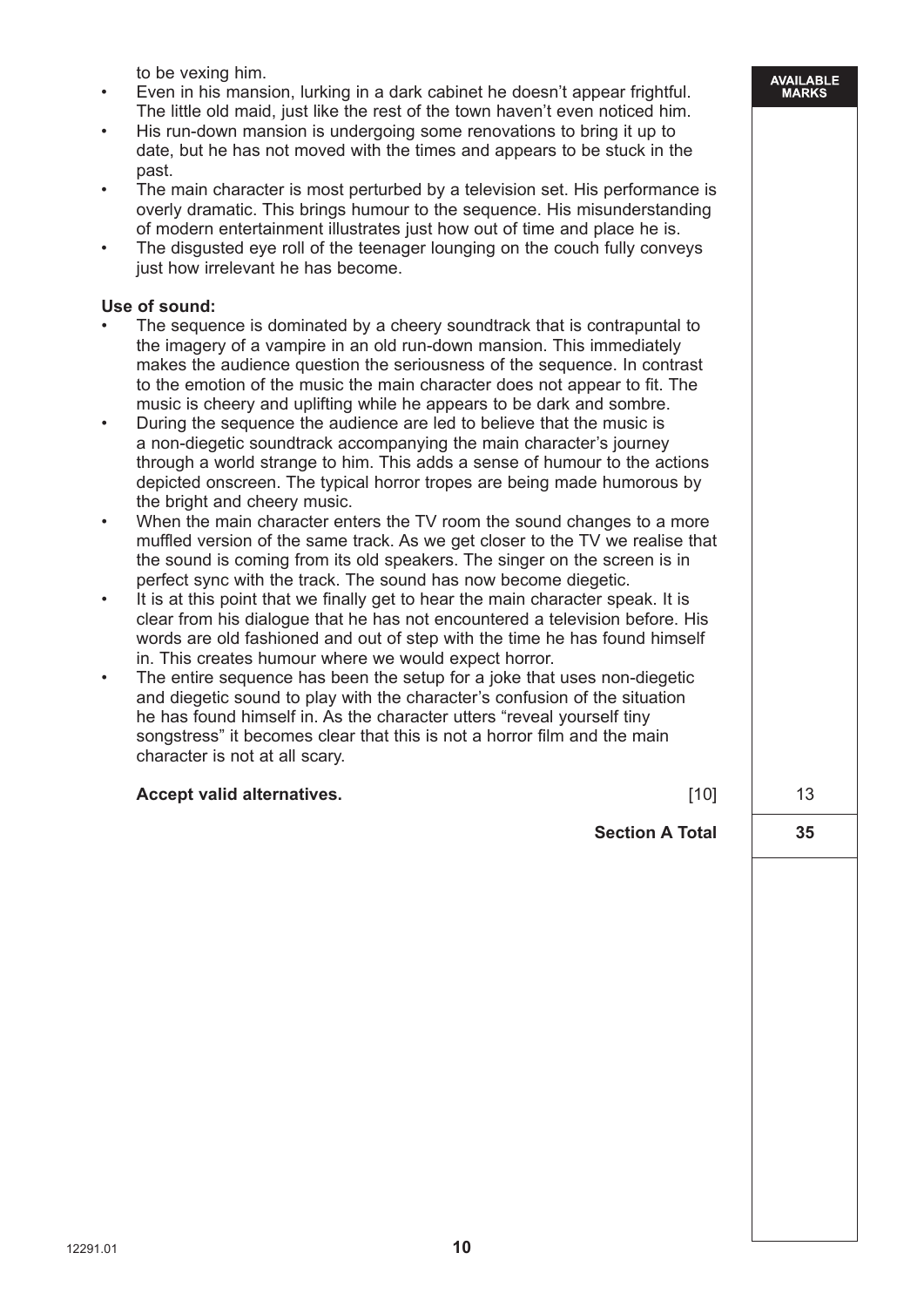## **Comparative Analysis**

This section tests **AO1 (5 marks)** and **AO3 (10 marks).**

**7** Spend **no more than 5 minutes in total** studying the two film sequences below.

**[Sequence 1 –** *Ant-Man***] [Sequence 2 –** *The BFG***]**

Compare and contrast how the directors of these two film sequences use **camera** and **sound** to create tension and fear.

You will be assessed on your quality of written communication in this question.

## **Award marks as follows:**

| Level 3<br>$[11]-[15]$             | An insightful and convincing analysis that clearly articulates how<br>camera and sound are used to create fear and tension:<br>Student confidently and accurately compares a wide range<br>$\bullet$<br>of different camera and sound techniques across both<br>sequences and clearly articulates how tension and fear are<br>created.<br>Student identifies and comments on key points, showing an<br>$\bullet$<br>informed and accurate understanding of how camera and<br>sound are used in each sequence.<br>Answer presents a fluent and effective use of appropriate<br>$\bullet$<br>forms and style of writing.<br>Presentation, spelling, punctuation and grammar are coherent<br>$\bullet$<br>and highly organised so that meaning is clear.<br>There is frequent use of appropriate terminology.<br>$\bullet$ |
|------------------------------------|-------------------------------------------------------------------------------------------------------------------------------------------------------------------------------------------------------------------------------------------------------------------------------------------------------------------------------------------------------------------------------------------------------------------------------------------------------------------------------------------------------------------------------------------------------------------------------------------------------------------------------------------------------------------------------------------------------------------------------------------------------------------------------------------------------------------------|
| Level <sub>2</sub><br>$[6] - [10]$ | A legitimate response which demonstrates some explanation of<br>how camera and sound are used to create fear and tension:<br>Student makes adequate comparisons of some appropriate<br>$\bullet$<br>camera and sound techniques.<br>Student identifies and comments on some key points.<br>$\bullet$<br>Answer presents an adequate use of appropriate forms and<br>$\bullet$<br>style of writing.<br>Presentation, spelling, punctuation and grammar make<br>$\bullet$<br>meaning sufficiently clear.<br>There is some use of appropriate terminology.<br>$\bullet$                                                                                                                                                                                                                                                    |
| Level 1<br>$[1]-[5]$               | A general response that has some basic validity but has little<br>insight into how camera and sound have been used to create<br>tension and fear in each sequence:<br>Comparison between the sequences and the different uses of<br>$\bullet$<br>camera and sound is limited and superficial.<br>The student may focus on a few obvious points (or parts of<br>$\bullet$<br>points) e.g. POV shots show us what the character is looking<br>at.<br>Answer presents limited use of appropriate forms and style of<br>$\bullet$<br>writing.<br>Presentation, spelling, punctuation and grammar may make<br>$\bullet$<br>intended meaning unclear.<br>There is little use of appropriate terminology.<br>$\bullet$                                                                                                         |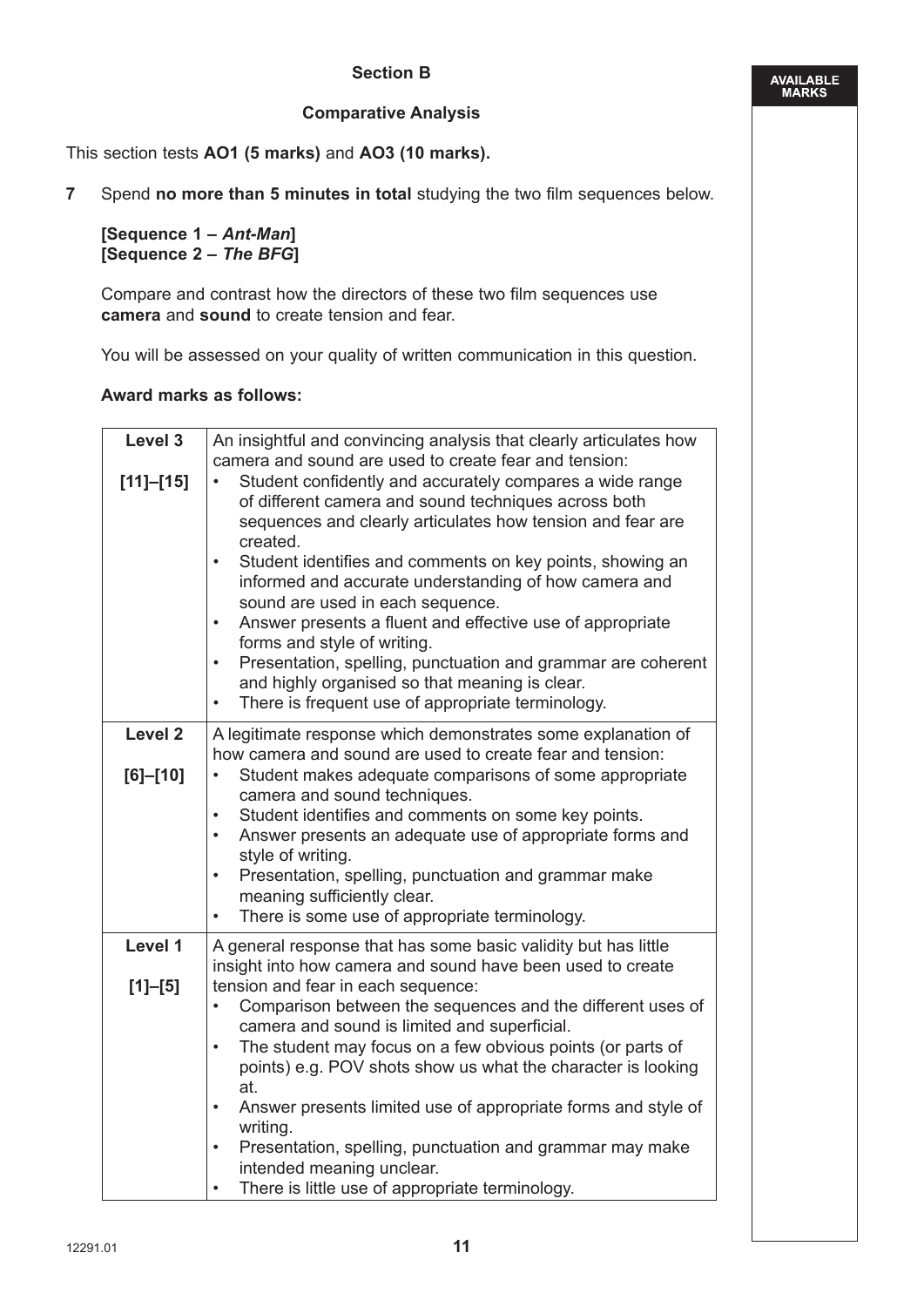## **Answers may include:**

## **Sequence 1 –** *Ant-Man*

 **Camera –** The sequence starts with a dramatic backward tracking shot that starts on a close up and then rapidly tracks a long distance backwards to reveal an extreme wide shot of the interior of a bathtub. The camera has tracked so far back that the main character is now so small he can't even be seen. This immediately lets the viewer know that the scale of this person is tiny – like that of an insect.

AVAILABLE<br>MARKS

The sequence continues with a series of extreme low and high angle shots. A towering figure reaches into the bath to turn on the tap. The extreme angles are so exaggerated that they are visually distorted at the corners: this further emphasises how tiny the main character is and the jeopardy he is in. All of these shots are in slow motion. This adds further to the dizzying distortion of size and scale. These extreme camera angles and change in speed build tension and anticipation of what is to come.

As the water pours from the tap a tsunami threatens to engulf the tiny character. The shots start out wide, so we can anticipate his impending doom and then quickly get tighter and tighter until we are swept up and carried forward with the tiny character in the torrent. The bubbling and frothing culminate in an extreme close up of our character as he is jettisoned by the force of the water from the bathtub. A wide angle shot from outside the bath then tracks our micro hero as he falls from the cliff edge of the bathtub to the floor below. From our human scale these things appear trivial, but from the character's perspective they are perilous.

A final sequence of close ups and extreme close ups (from our perspective) shows our hero falling through the cracks in the floor boards. The camera movements here are smooth and controlled, unlike the movement of the character's body. His minuscule body ragdolls as it falls through these close up frames. We fear for him and wonder how he can survive such a high fall. A final overhead shot that pulls focus to track his huge fall sees him land on a DJ's turntable. An extreme close up reveals the individual grooves on the spinning record and him clinging on by his microscopic finger tips. A final moment of terror comes as our hero finds himself in the path of the record needle. A wider shot shows the needle skip as it tosses him from the frame.

**Sound –** The voice-over in this sequence is like a constant point of reference in a world that is so twisted and stretched out of shape. The omnipresent voice of our hero's tormentor rings in his ears. With the exception of some of the music it is the only element that is not distorted.

Because of the tiny scale of the character the audio is distorted. The pitch is lowered, making sounds educe fear and the reverb makes the bath tub seem cavernous. Everyday sounds take on a menacing quality. The scale and dominance of the sounds of the swishing curtain, creaking of the tap and then rushing water overwhelm the soundtrack just like the character is being overwhelmed by the unusual situation he finds himself in.

The music has a slow brooding quality that swells and wanes throughout the sequence in keeping with the peril that the character experiences. The nondiegetic music drives the sense of tension and fear particularly in the shots where the character is silently falling through the void in the floor. The music slowly builds in intensity through the sequence and culminates with a switch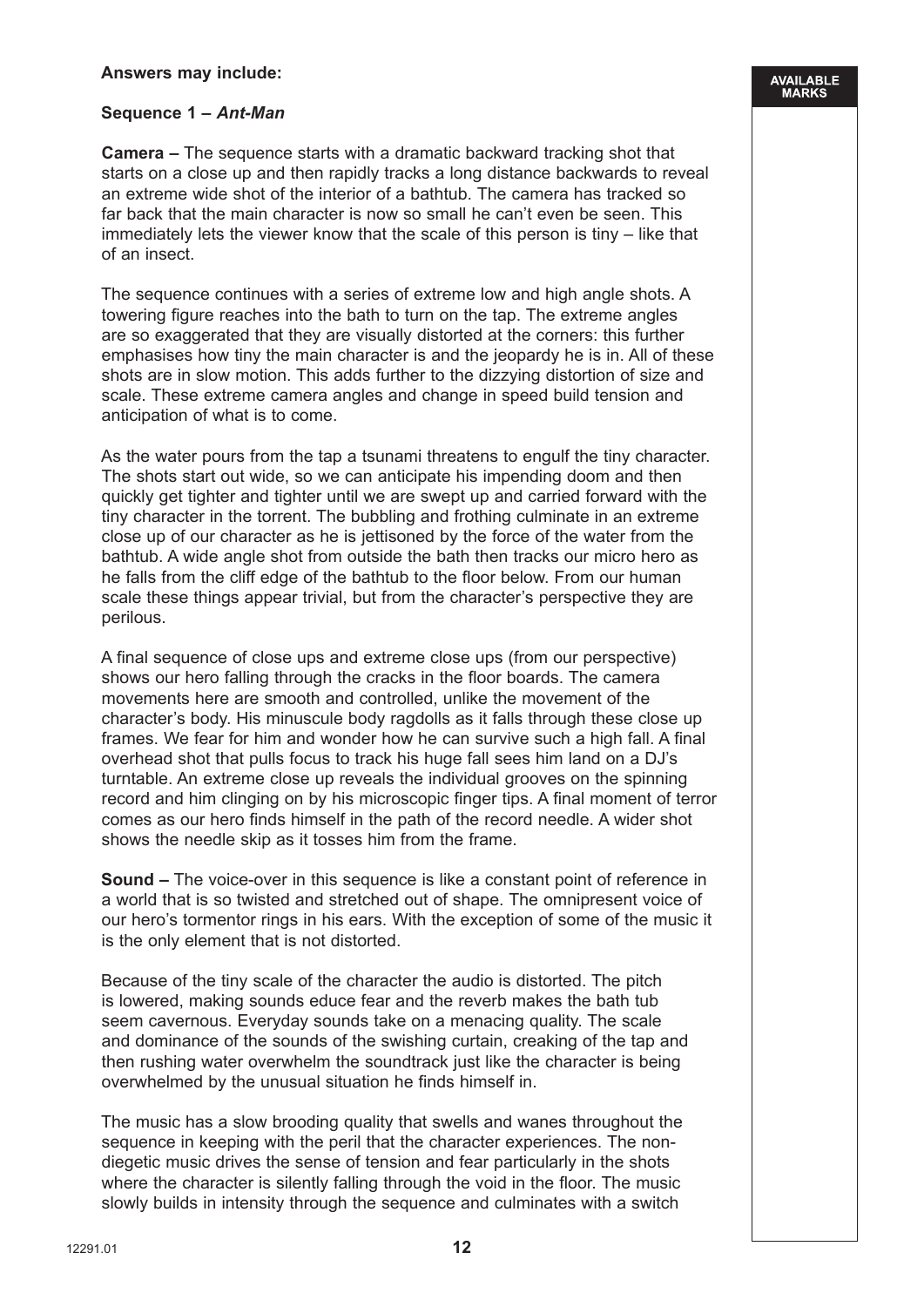to the rowdy diegetic music of the nightclub. A visual partnering of the grooves on the record with the sound of the track sets up the final shot perfectly. The fast-paced music has our hearts racing. Then the final scratch as the needle bounces over our hero at the end relieves the fear and tension and brings a comedic tone.

### **Sequence 2 –** *The BFG*

**Camera –** The sequence starts with a close up of a young, bespectacled girl intently staring at something. Immediately we are intrigued by what she is looking at. The following sequence of shots move from a high angled, over the shoulder, long shot of a giant crouching in the street outside her window, through close up and extreme close up shots of the giant catching her gaze. We fear for the girl as she has now been seen.

A spaghetti western-style stand-off ensues. The camera work alternates between long shots and close ups. The tension is drawn out before a rapid, backward tracking shot follows the girl into her dorm and under her bed covers. Up until this point the shots have all been to the girl's size and scale. But now they change.

Wide shots show the giant's hand reach through the window and scoop up the child. Then a dynamic backward tracking shot of the girl being stolen away swings and sways out into the night and down the street. The girl's safety is now our main concern.

Wide low angle shots let us view the giant as he deftly navigates the tight streets. The framing of the shots needs to be wide to fully show his massive scale. Rather than be depicted as a lumbering beast he is fast and agile. To emphasise this the camera work is light and nimble. The giant is adept at hiding in the shadows and moving through the streets unseen. A final pan to the right follows the giant until he disappears from sight and he is gone as quickly as he came.

**Sound –** The orchestral score is the driving force of the sound in this sequence. It starts softly but is soon punctuated by shrill strings in rapid bursts that accentuate the sense of danger and draw the viewer's attention to the giant's presence. As the girl gets tangled in the net curtains a sudden rumble of low notes conveys the sudden increase in her heart rate as she scrambles to reach the safety of her bed. The music from here picks up pace and there is a discernible change in the tone of the score as the giant scoops up the child and steals her away. The music, while still being dramatic, is brighter, possibly hinting that the girl is in no real danger.

The giant for his size is remarkably quiet. He moves through the sequence in almost silence. There is a calmness to his movements. Even the solid thuds of his feet as he moves quickly do not have the impact we would expect. Instead they are controlled and placed softly. This gives the impression that he is not a destructive, malevolent beast.

The sound in this sequence is all from the perspective of the child. Therefore, the sounds are all to a human scale. The Foley sounds such as the rattle of the bin, the curtain rail and the truck all appear normal and not at all out of place. We also hear the gasps of the child, however we do not hear the screaming that we would expect. The girl appears to be more intrigued by the giant than frightened.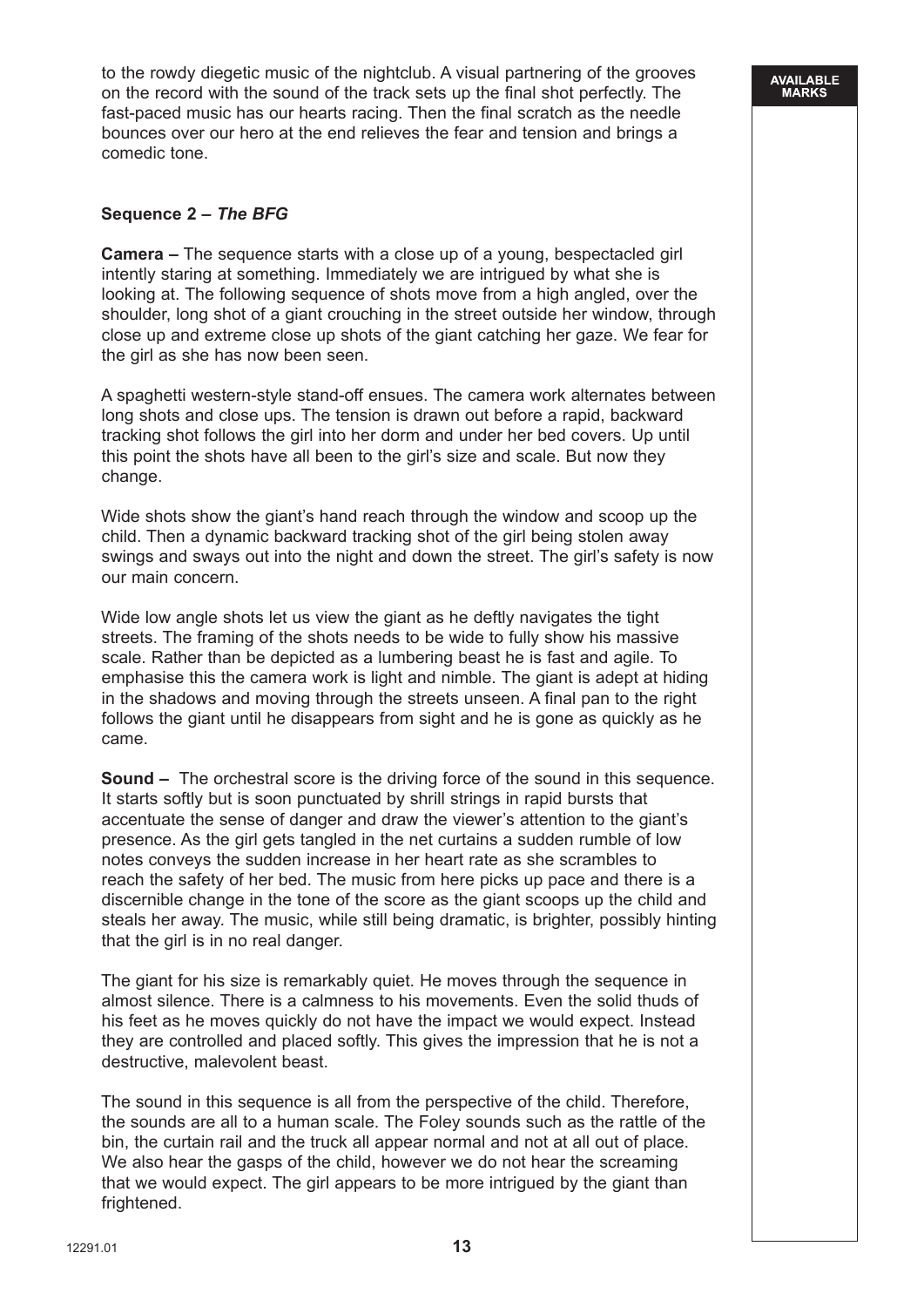## **Points of Comparison and Contrast**

**Camera –** The camera techniques used in both sequences contrast greatly. Sequence 1 uses very dramatic camera techniques from the perspective of the tiny character to depict the distorted size and scale of everyday objects. This makes them much more dangerous. Sequence 2 uses less dramatic, subtler camera work that is all from a human scale making us identify with the girl and view the giant as the outsider.

Both sequences, in places, use very dynamic camera moves but they create very different moods. Sequence 1 has fast moving crane and tracking shots that pan and tilt to follow our tiny hero through the shots, helping the viewer keep track of him. This gives the sequence quite a manic mood. Sequence 2 has more grand and sweeping camera movements, but due to the giant's size the camera has to move quite a distance to keep him in frame. This makes the giant look nimble and quick.

Sequence 1 uses much tighter shots than sequence 2. The framing in sequence 1 is closer to the action. There are many close ups and extreme close ups, but even in these shots the main character still appears tiny. Sequence 2 is framed much wider. Long shots and extreme long shots are used so that more of the giant can be seen in the frame. In relation to the street location he appears huge.

**Sound –** The voice-over in sequence 1 sets the tone. An omnipresent voice that only the character can hear taunts him. The character's dialogue brings a comical aspect to the events that follow. In contrast the only voice in sequence 2 is that of the child. She berates herself for not following her own rules, but she never gets truly panicked, she remains in control, more intrigued than terrified by the giant.

One of the main points of contrast is the pitch of the sounds. Sequence 1 deliberately changes the pitch of the sounds to show the distorted perspective of the character and play with scale. Sequence 2 has more normalised sounds that depict the scene from the child's perspective and also convey the giant's desire to be hidden and unobtrusive.

Both sequences use non-diegetic music. Sequence 2 relies much more on the score to drive the emotion of the sequence while sequence 1 uses a balance of the distorted sounds and music to convey the building tension and fear. The use of sound in sequence 1 is much more dynamic and visceral. Sequence 2 is more considered and deliberate.

#### **Accept valid alternatives.** The contract of the contract of the contract of the contract of the contract of the contract of the contract of the contract of the contract of the contract of the contract of the contract of t

**Section B Total 15**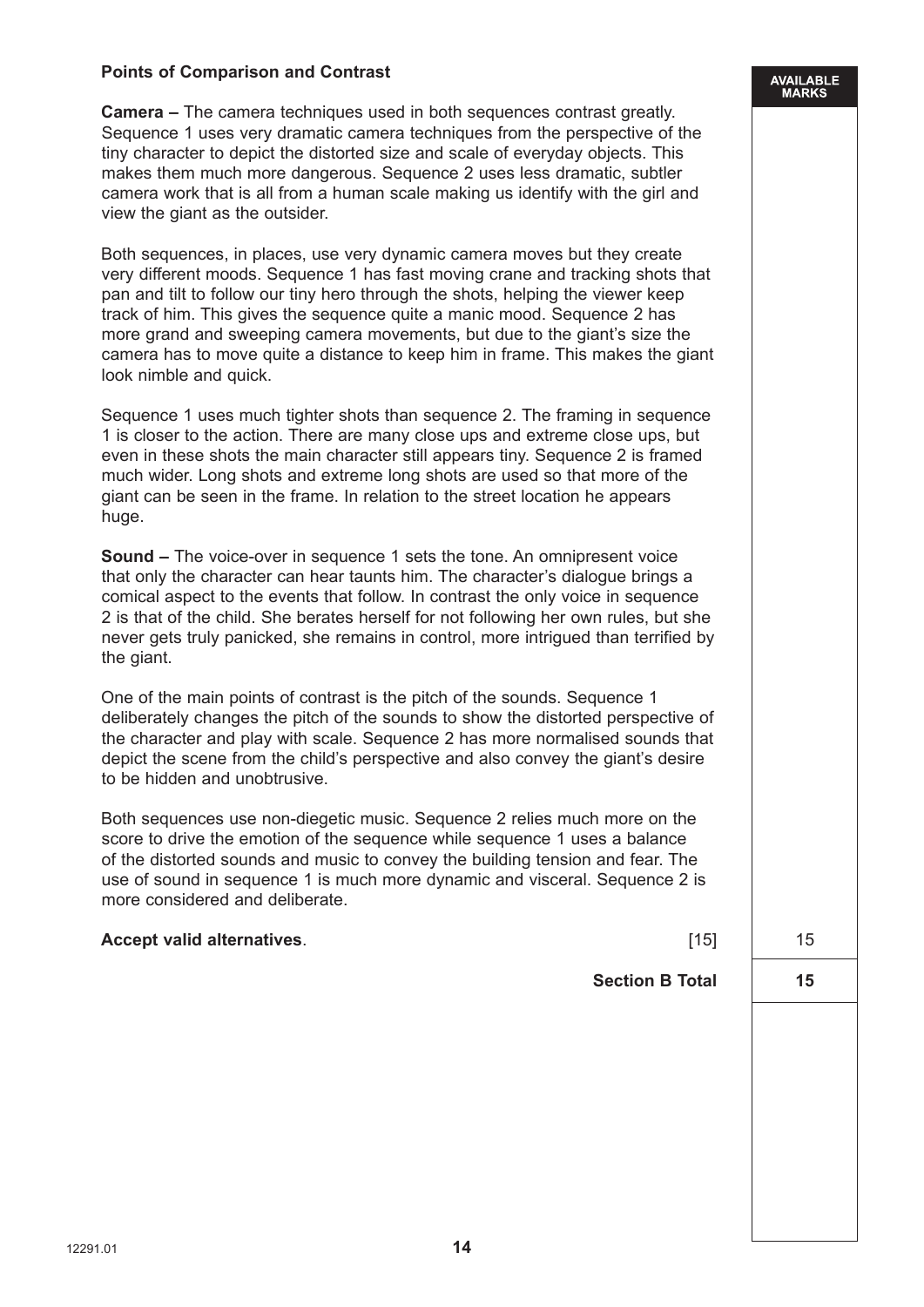|    | <b>Section C</b>                                                                                                                                                                                                                                                                                                                                                                                                                                                                  |       | <b>AVAILABLE</b><br><b>MARKS</b> |  |  |
|----|-----------------------------------------------------------------------------------------------------------------------------------------------------------------------------------------------------------------------------------------------------------------------------------------------------------------------------------------------------------------------------------------------------------------------------------------------------------------------------------|-------|----------------------------------|--|--|
|    | <b>Creative Production, Management and Industry Contexts</b>                                                                                                                                                                                                                                                                                                                                                                                                                      |       |                                  |  |  |
|    | This section tests AO1 (10 marks), AO2(a) (15 marks) and AO2(b) (5 marks).                                                                                                                                                                                                                                                                                                                                                                                                        |       |                                  |  |  |
| 8  | Explain what is meant by rotoscoping.                                                                                                                                                                                                                                                                                                                                                                                                                                             |       |                                  |  |  |
|    | <b>Award marks as follows:</b>                                                                                                                                                                                                                                                                                                                                                                                                                                                    |       |                                  |  |  |
|    | [2] to an insightful description which shows clear understanding.<br>[1] to a basic description with some validity, showing a basic understanding.                                                                                                                                                                                                                                                                                                                                |       |                                  |  |  |
|    | Answers may include:                                                                                                                                                                                                                                                                                                                                                                                                                                                              |       |                                  |  |  |
|    | Rotoscoping is an animation technique where animators use live action footage<br>as a starting point and then trace and/or paint over it frame by frame.                                                                                                                                                                                                                                                                                                                          |       |                                  |  |  |
|    | Accept valid alternatives.                                                                                                                                                                                                                                                                                                                                                                                                                                                        | [2]   | 2                                |  |  |
| 9  | List four responsibilities of a Sound Designer.                                                                                                                                                                                                                                                                                                                                                                                                                                   |       |                                  |  |  |
|    | Award [1] per valid responsibility.                                                                                                                                                                                                                                                                                                                                                                                                                                               |       |                                  |  |  |
|    | Answers may include:                                                                                                                                                                                                                                                                                                                                                                                                                                                              |       |                                  |  |  |
|    | Sound Designers are responsible for providing any required sounds to<br>$\bullet$<br>accompany screen action.<br>They create the soundscape for a film (not including music)<br>$\bullet$<br>They supervise the work of the sound recordists and Foley artists<br>$\bullet$<br>They work with the director to create the complete soundtrack<br>$\bullet$<br>They mix sounds and balance them.<br>$\bullet$<br>They record, repurpose and combine real-world sounds.<br>$\bullet$ |       |                                  |  |  |
|    | Accept valid alternatives.                                                                                                                                                                                                                                                                                                                                                                                                                                                        | [4]   | 4                                |  |  |
| 10 | What is the purpose of a shooting schedule?                                                                                                                                                                                                                                                                                                                                                                                                                                       |       |                                  |  |  |
|    | A shooting schedule is a plan that the Director, Cinematographer, and<br>Assistant Director will collaborate on creating and all will follow to ensure that<br>the production and shooting of a movie progresses smoothly. It ensures all<br>departments and talent are in sync.                                                                                                                                                                                                  |       |                                  |  |  |
|    | Accept valid alternatives.                                                                                                                                                                                                                                                                                                                                                                                                                                                        | $[1]$ | 1                                |  |  |
|    |                                                                                                                                                                                                                                                                                                                                                                                                                                                                                   |       |                                  |  |  |
|    |                                                                                                                                                                                                                                                                                                                                                                                                                                                                                   |       |                                  |  |  |
|    |                                                                                                                                                                                                                                                                                                                                                                                                                                                                                   |       |                                  |  |  |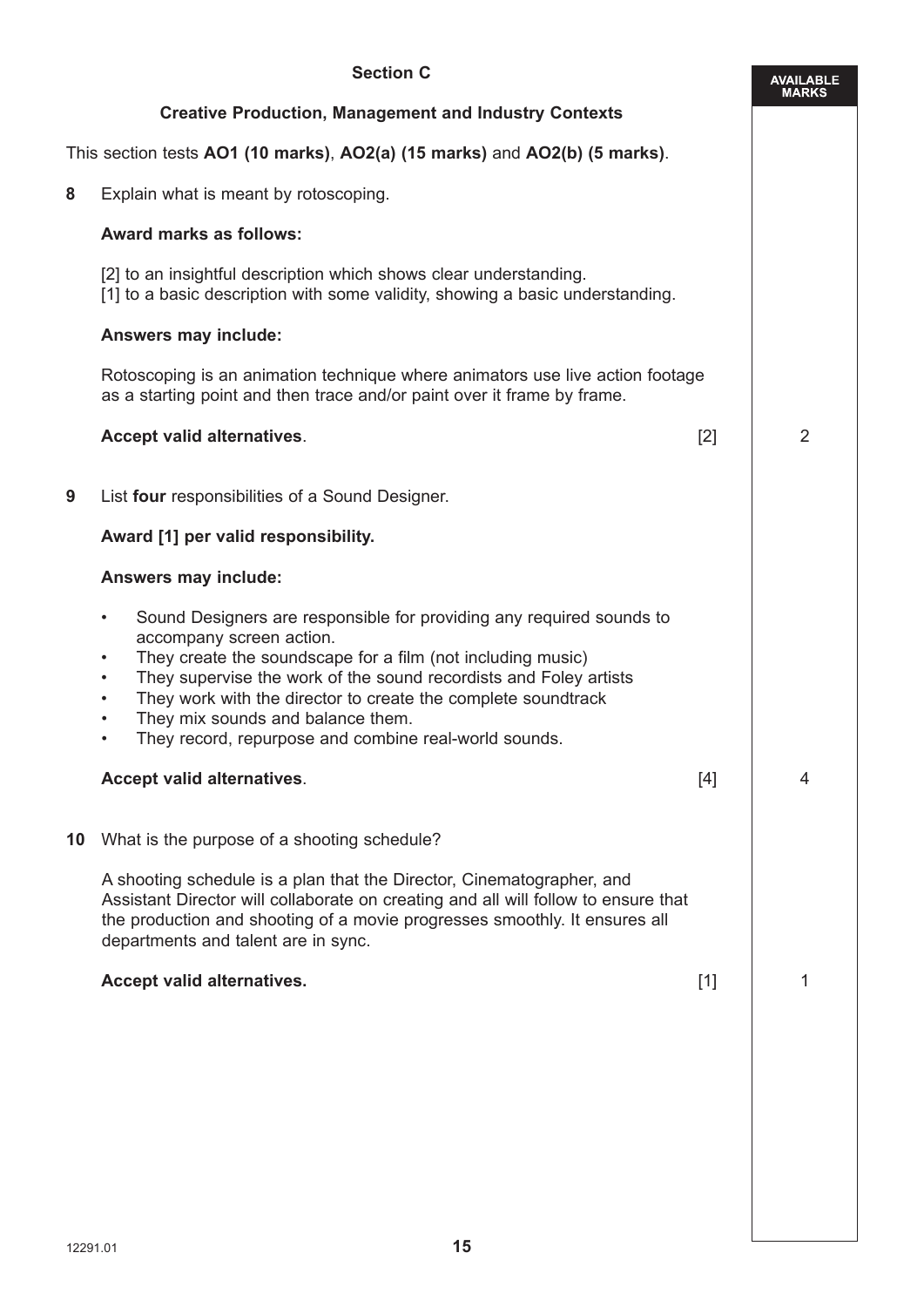- **11** You are planning to shoot a scene for a horror film involving a knife and fake blood.
	- **(a)** Identify **two** health and safety hazards you may encounter.

## **Award [1] per valid hazard identified.**

(See table below for possible answers)

## **Accept valid alternatives**. [2]

**(b)** Describe the precautions you would take to deal with each of the hazards identified in **11(a)**.

## **Award marks as follows for each precaution:**

(See table below for possible answers).

- [2] to a well-articulated description showing clear understanding.
- [1] to a valid but limited description showing some understanding.

| <b>Hazard</b>                                                                                                                 | <b>Precaution Taken</b>                                                                                                                                                                                                             |
|-------------------------------------------------------------------------------------------------------------------------------|-------------------------------------------------------------------------------------------------------------------------------------------------------------------------------------------------------------------------------------|
| The cast might be<br>injured by the knife.                                                                                    | Use a theatrical prop or a real knife which has<br>been professionally blunted.                                                                                                                                                     |
| An actor's or crew<br>member's skin or eyes<br>might be harmed by the<br>fake blood.                                          | Ensure that you use a suitable and safe liquid.<br>Test the substance on a small area of skin before<br>applying fully. Crew should wear eye protection<br>when applying large quantities of fake blood to a<br>set.                |
| The cast or crew may<br>trip and fall on spillages.                                                                           | Ensure that any walkways or surfaces are kept<br>clear of liquids or that suitable preventative<br>measures are in place to stop people slipping on<br>any such spillages. Measures such as taping off<br>areas and erecting signs. |
| A member of the public<br>might mistake what they<br>see as actual criminal<br>action/actual violence<br>and call the police. | Inform your local police station ahead of your<br>shoot. You should inform anyone in the vicinity of<br>your shoot.                                                                                                                 |

## **Accept valid alternatives.** 6

**AVAILABLE**<br>MARKS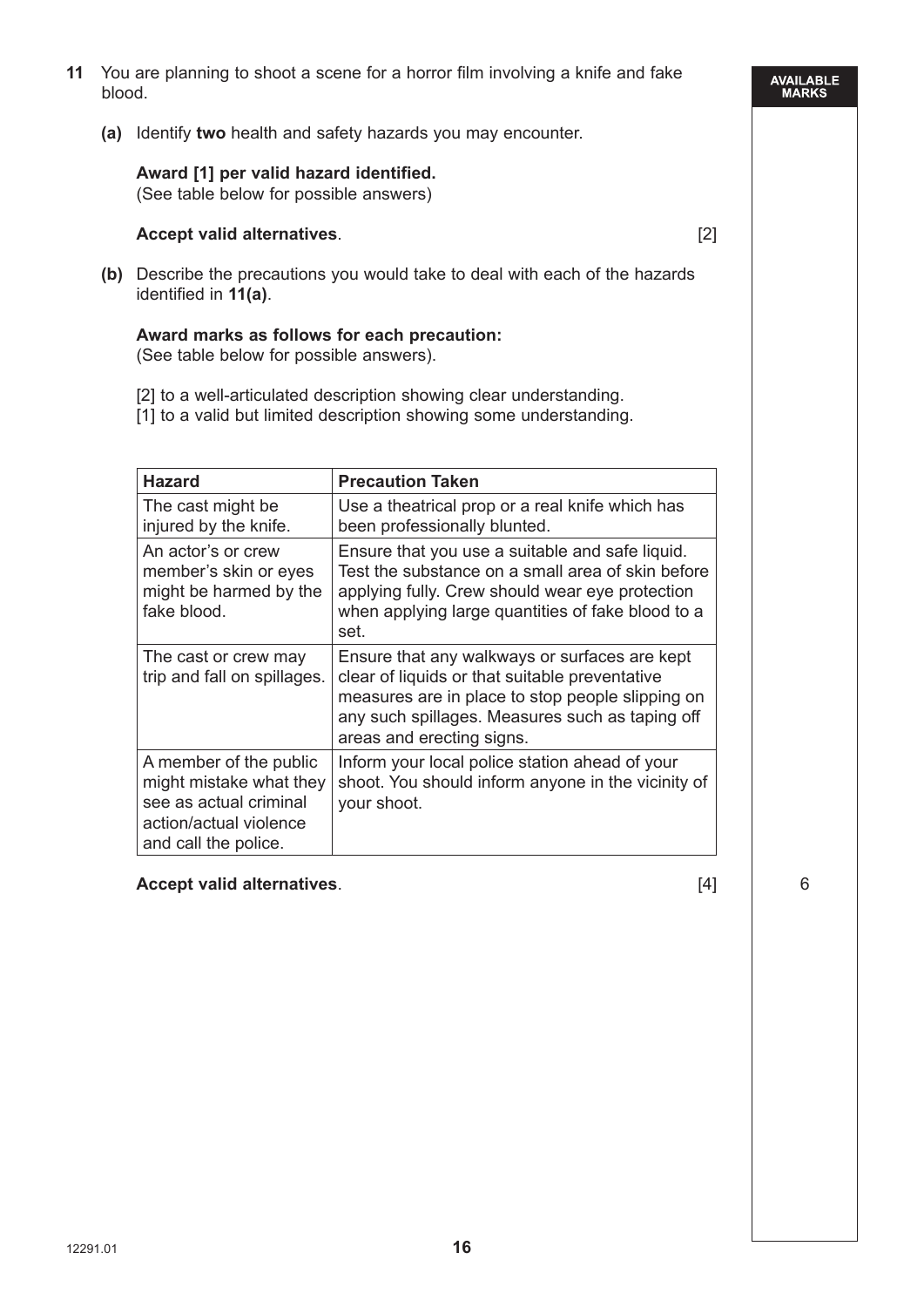| 12 | What camera technique would you use to show the following?                                                                                             |       | AVAILABLE<br>MARKS |  |
|----|--------------------------------------------------------------------------------------------------------------------------------------------------------|-------|--------------------|--|
|    | (a) An aeroplane coming in to land.                                                                                                                    |       |                    |  |
|    | An extreme wide shot. A POV shot from the pilot's or passenger's<br>perspective. A low angle shot. A tracking shot or a pan that follows the<br>plane. |       |                    |  |
|    | Accept valid alternatives.                                                                                                                             | $[1]$ |                    |  |
|    | (b) Two characters having an arm wrestle.                                                                                                              |       |                    |  |
|    | A mid two-shot. An over the shoulder shot. An ECU of the hands gripped<br>together. An arc shot tracking around the characters.                        |       |                    |  |
|    | Accept valid alternatives.                                                                                                                             | $[1]$ |                    |  |
|    | (c) Explain your reason for selecting each technique from 12(a) and 12(b).                                                                             |       |                    |  |
|    | <b>Award marks as follows:</b>                                                                                                                         |       |                    |  |
|    | [2] to a well-articulated response showing clear understanding.<br>[1] to a valid but limited response showing some understanding.                     |       |                    |  |
|    | Answers may include:                                                                                                                                   |       |                    |  |
|    | Shots showing an aeroplane coming in to land:                                                                                                          |       |                    |  |
|    | An extreme wide shot can show the size and speed of the plane and<br>establish the location.                                                           |       |                    |  |
|    | A POV shot from the pilot's or passenger's perspective lets us experience<br>the landing for ourselves.                                                |       |                    |  |
|    | A low angle shot makes the plane seem larger and more imposing.                                                                                        |       |                    |  |
|    | A tracking shot or a pan that follows the plane lets us see the speed,<br>direction and movement of the plane clearly.                                 |       |                    |  |
|    | Shots showing two characters having an arm wrestle:                                                                                                    |       |                    |  |
|    | A mid two-shot would show the relative location of both characters and act<br>as a master shot for the scene.                                          |       |                    |  |
|    | An over the shoulder shot allows us to see a character's facial expressions<br>and whether they are winning or losing.                                 |       |                    |  |
|    | An ECU of the hands gripped together would show the intensity of the<br>struggle, perhaps at the crucial moment before one character wins.             |       |                    |  |
|    | An arc shot tracking around the characters would be a dynamic way of<br>capturing the tension going back and forth.                                    |       |                    |  |
|    | Accept valid alternatives.                                                                                                                             | $[4]$ | 6                  |  |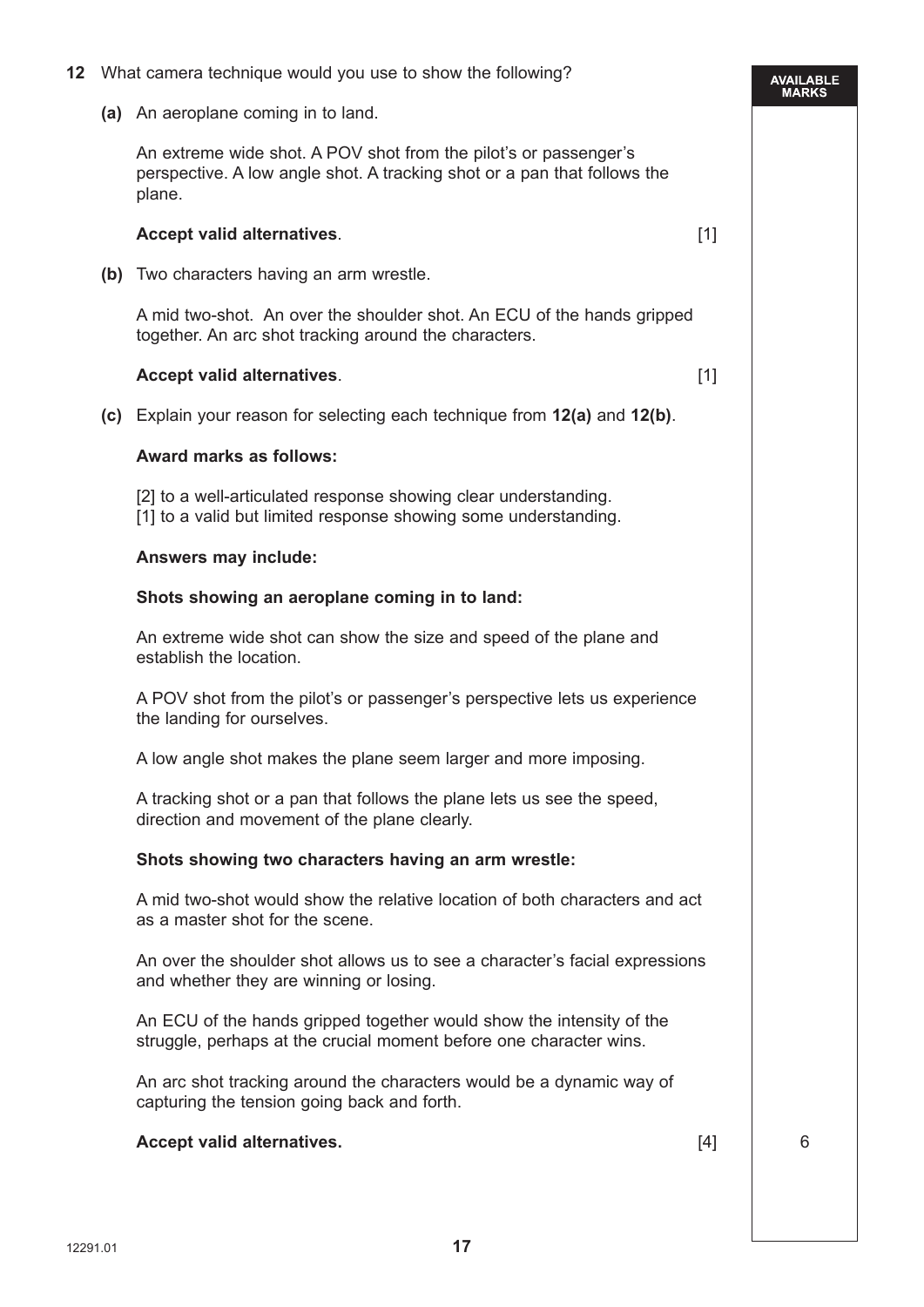#### **13** What is meant by a film antagonist?

The protagonist is the central figure in the story; the antagonist is the protagonist's opposite. Also known as the film's villain or 'bad guy'.

AVAILABLE<br>MARKS

#### **Accept valid alternatives.** The contraction of the contraction of the contraction of the contraction of the contraction of the contraction of the contraction of the contraction of the contraction of the contraction of the

**14** Study the short script extract below.

Create a shot-list based on the script using a maximum of 11 shots. Draw on your knowledge of genre-appropriate techniques to make your shot choices.

Use the table provided to clearly identify each shot choice and describe the on-screen action. The first shot has been done for you.

INT. MUSEUM – NIGHT

The building is closed for the night. Valuable antiques sit in glass display cases. Dominating the display is a huge sparkling diamond. A SECURITY GUARD walks back and forth.

EXT. MUSEUM ROOF – NIGHT

It's a winter night. Snow is blowing in the breeze. Two young women, ALEX and LILY, wearing black clothes, abseiling harnesses and carrying backpacks, are crouched over a glass skylight.

Alex is cutting a large circle in the glass pane with a portable laser cutter. She's almost finished when she glances at Lily. Lily pulls a large suction cup from her backpack, sticks it to the glass circle and safely places it to one side.

Alex nods to Lily. Lily nods back. They pull ski masks over their faces.

INT. MUSEUM – NIGHT

The security guard pauses, looking at the diamond. As he turns and walks away a snowflake lands on his shoulder. He brushes it away.

> SECURITY GUARD That's odd.

Behind him Alex and Lily, suspended on ropes, silently lower themselves to the floor.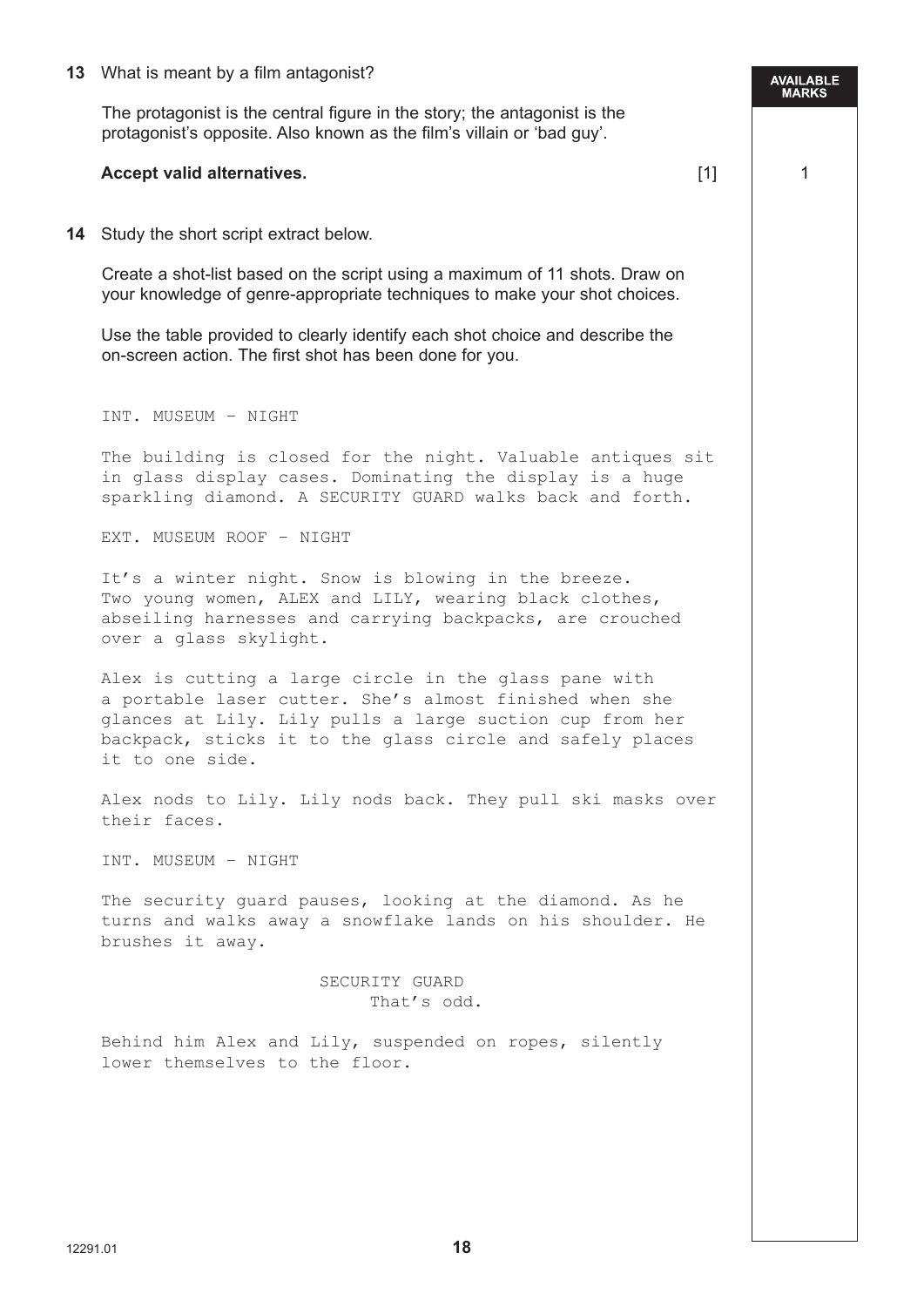AVAILABLE<br>MARKS

| Shot No.       | Shot Type                                                                                                           | Shot Description - Action on Screen                                                                                                 |
|----------------|---------------------------------------------------------------------------------------------------------------------|-------------------------------------------------------------------------------------------------------------------------------------|
| $\overline{1}$ | Medium shot $-$<br>panning right                                                                                    | We see the locked doors and slowly pan to see<br>the glass display cases.                                                           |
| $\overline{2}$ | Tracking back from<br>close up to long<br>shot                                                                      | Dominating the display is a huge sparkling<br>diamond. A SECURITY GUARD walks back and<br>forth.                                    |
| 3              | Medium Shot, low<br>angle.                                                                                          | ALEX and LILY, wearing black clothes, abseiling<br>harnesses and carrying backpacks are standing<br>crouched over a glass skylight. |
| 4              | Close up zooming<br>out to mid shot                                                                                 | Alex is cutting a large circle in the glass pane<br>with a portable laser cutter.                                                   |
| 5              | Mid shot, over the<br>shoulder.                                                                                     | She's almost finished when she glances at Lily.                                                                                     |
| 6              | Tracking towards<br>her, ending in<br>close up.                                                                     | Lily pulls a large suction cup from her backpack.                                                                                   |
| $\overline{7}$ | Side-profile<br>two-shot.                                                                                           | Alex nods to Lily. Lily nods back. They pull ski<br>masks over their faces.                                                         |
| 8              | Close up of<br>Diamond in case,<br>reflection of Guard<br>visible on glass.                                         | The security guard pauses.                                                                                                          |
| 9              | Overhead angle,<br>mid shot.                                                                                        | As he turns and walks away a snowflake lands<br>on his shoulder                                                                     |
| 10             | Close up                                                                                                            | He brushes it away.                                                                                                                 |
| 11             | Mid shot - Guard<br>in centre of frame.<br>Focus pull to<br>reveal Alex and<br>Lily on other sides<br>of the frame. | Behind him Alex and Lily, suspended on ropes,<br>silently lower themselves to the floor.                                            |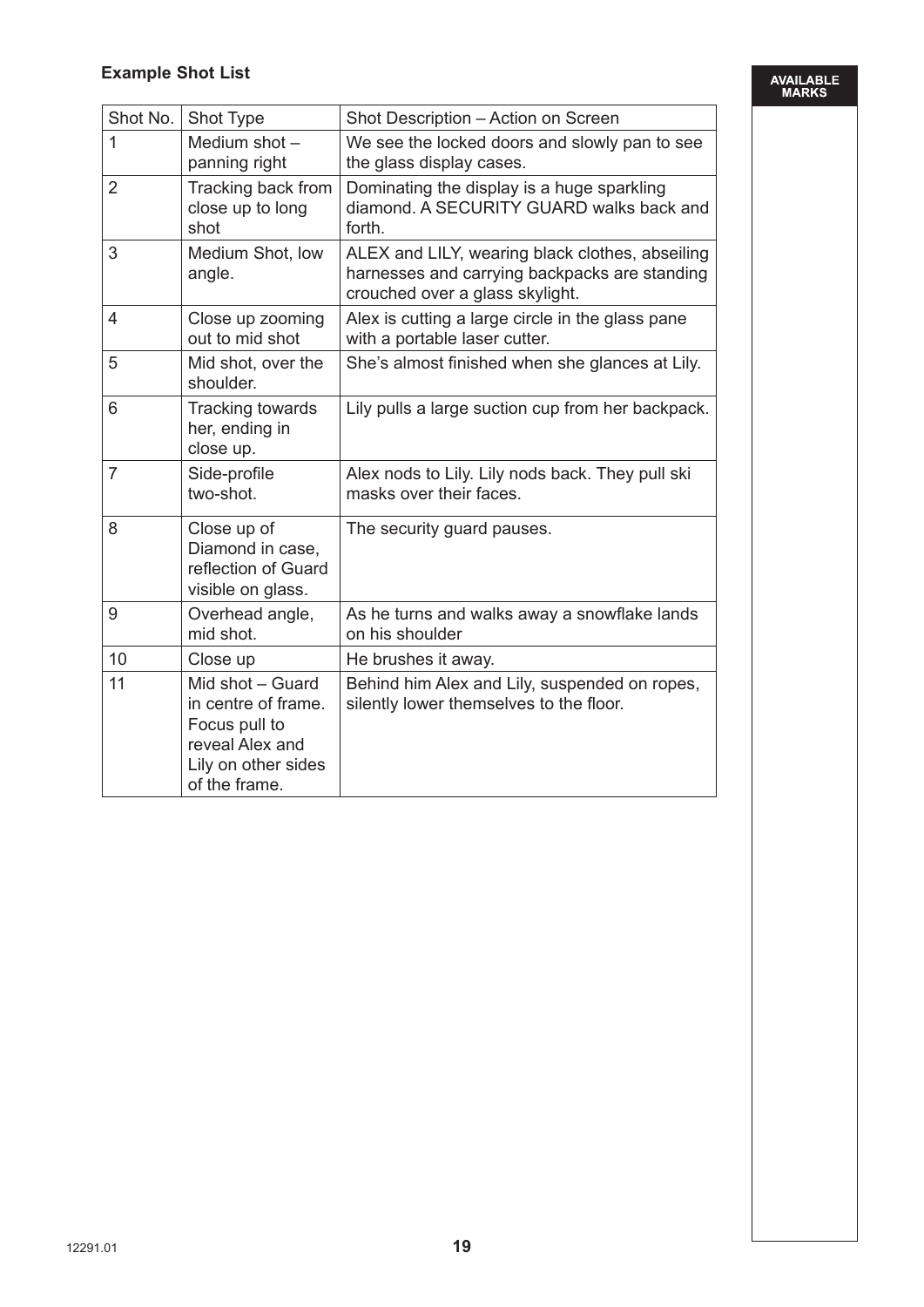|                          | Award marks as follows:                                                                                                                                                                                                                                                                                                                                                                                                                                                                                                                        | <b>AVAILABLE</b><br><b>MARKS</b> |
|--------------------------|------------------------------------------------------------------------------------------------------------------------------------------------------------------------------------------------------------------------------------------------------------------------------------------------------------------------------------------------------------------------------------------------------------------------------------------------------------------------------------------------------------------------------------------------|----------------------------------|
| Level 3                  | To a creative and effective shot list which clearly demonstrates<br>confident and extensive knowledge of film language and genre-                                                                                                                                                                                                                                                                                                                                                                                                              |                                  |
| $[7]-[10]$               | specific techniques:<br>Shows a confident ability to translate the script into a visual plan<br>for camera and editing drawing on a wide and diverse range of<br>appropriate techniques.<br>Camera techniques and genre elements are creative, effective<br>$\bullet$<br>and well-articulated.<br>There is frequent and detailed use of range of appropriate<br>$\bullet$<br>terminology.                                                                                                                                                      |                                  |
| Level 2<br>$[4]$ – $[6]$ | To a legitimate shot list which demonstrates knowledge of<br>appropriate film language and some genre-specific techniques:<br>Shows an adequate ability to translate the script extract into a<br>visual plan for camera and editing e.g. shots listed encompass a<br>fairly broad expressive range.<br>Genre elements that are evident are generally appropriate and<br>$\bullet$<br>accurately articulated.<br>There is a general use of appropriate terminology.<br>$\bullet$                                                               |                                  |
| Level 1<br>$[1]-[3]$     | To a limited shot list that has some basic validity but shows little<br>insight into appropriate film language techniques:<br>Shows a limited ability to translate script extract into a visual plan<br>for camera and editing, e.g. shots listed are basic shot types with<br>no reference made to angles, camera movement or deeper use<br>of film language.<br>There are no genre-specific or genre appropriate shot types<br>$\bullet$<br>cited e.g. use of tilted angles.<br>There is little use of appropriate terminology.<br>$\bullet$ |                                  |
|                          |                                                                                                                                                                                                                                                                                                                                                                                                                                                                                                                                                |                                  |

**Accept valid alternatives.** 10

Section C Total | 30

 **Total 30 Total 80**